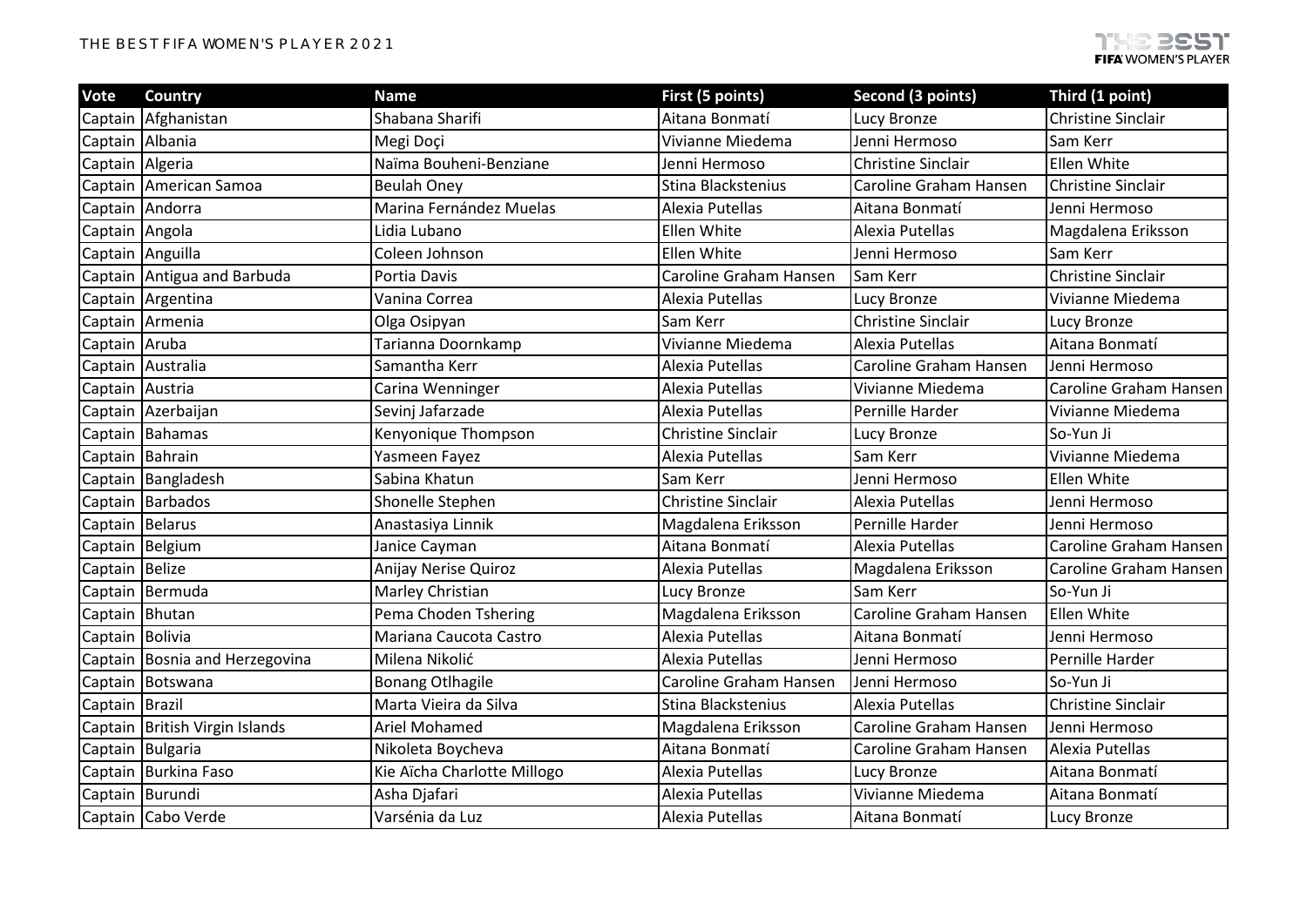|                  | Captain Cambodia         | Cheavey Ban                       | <b>Christine Sinclair</b> | Magdalena Eriksson        | Vivianne Miedema          |
|------------------|--------------------------|-----------------------------------|---------------------------|---------------------------|---------------------------|
|                  | Captain Cameroon         | Gabrielle Aboudi Onguéné          | Sam Kerr                  | Vivianne Miedema          | Alexia Putellas           |
| Captain Canada   |                          | <b>Christine Sinclair</b>         | Vivianne Miedema          | Alexia Putellas           | Sam Kerr                  |
|                  | Captain Cayman Islands   | <b>Shanice Monteith</b>           | Alexia Putellas           | Jenni Hermoso             | Sam Kerr                  |
| Captain          | Central African Republic | Christelle Ursulla Demba          | Alexia Putellas           | Stina Blackstenius        | Sam Kerr                  |
| Captain          | Chad                     | Nemercie Martin                   | Alexia Putellas           | Ellen White               | Magdalena Eriksson        |
| Captain Chile    |                          | Christiane Endler Mutinelli       | Alexia Putellas           | Jenni Hermoso             | Vivianne Miedema          |
|                  | Captain China PR         | Shanshan Wang                     | Vivianne Miedema          | Aitana Bonmatí            | <b>Christine Sinclair</b> |
|                  | Captain Chinese Taipei   | Hsiang Huei Wang                  | Jenni Hermoso             | Alexia Putellas           | Stina Blackstenius        |
| Captain          | Colombia                 | Daniela Montoya                   | <b>Christine Sinclair</b> | Alexia Putellas           | Jenni Hermoso             |
|                  | Captain Comoros          | Anissa Maoulida                   | Lucy Bronze               | Sam Kerr                  | Ellen White               |
|                  | Captain Congo DR         | Rachel Epanga                     | Vivianne Miedema          | Ellen White               | Caroline Graham Hansen    |
|                  | Captain Costa Rica       | <b>Shirley Cruz</b>               | Alexia Putellas           | Sam Kerr                  | Vivianne Miedema          |
| Captain          | Côte d'Ivoire            | Fatou Valle Tiegnou Coulibaly     | Magdalena Eriksson        | Aitana Bonmatí            | Pernille Harder           |
| Captain Croatia  |                          | Iva Landeka                       | Alexia Putellas           | Vivianne Miedema          | So-Yun Ji                 |
| Captain Cuba     |                          | Alianne Matamoro Reyes            | Alexia Putellas           | Aitana Bonmatí            | Lucy Bronze               |
| Captain Cyprus   |                          | Christiana Solomou                | Vivianne Miedema          | Lucy Bronze               | Alexia Putellas           |
|                  | Captain Czech Republic   | Petra Bertholdova                 | Alexia Putellas           | Vivianne Miedema          | Sam Kerr                  |
|                  | Captain Denmark          | Pernille Mosegaard Harder         | Sam Kerr                  | Alexia Putellas           | Caroline Graham Hansen    |
| Captain Djibouti |                          | Nastero Robleh                    | Stina Blackstenius        | Caroline Graham Hansen    | Alexia Putellas           |
|                  | Captain Dominica         | Rosilia Registe                   | Ellen White               | So-Yun Ji                 | Lucy Bronze               |
| Captain          | Dominican Republic       | Daphne Liliana Heyaime Fernández  | Alexia Putellas           | Aitana Bonmatí            | Caroline Graham Hansen    |
|                  | Captain Ecuador          | Ligia Moreira Burgos              | Christine Sinclair        | Jenni Hermoso             | Aitana Bonmatí            |
| Captain Egypt    |                          | Engy Attiya                       | Ellen White               | Alexia Putellas           | Stina Blackstenius        |
|                  | Captain El Salvador      | Priscila Jeanmillette Ortiz Arana | Alexia Putellas           | Sam Kerr                  | Magdalena Eriksson        |
| Captain England  |                          | Millie Bright                     | Alexia Putellas           | Magdalena Eriksson        | Sam Kerr                  |
| Captain          | Eritrea                  | Rahwa Teweldemedhin               | Stina Blackstenius        | Ellen White               | So-Yun Ji                 |
| Captain Estonia  |                          | Kairi Himanen                     | Alexia Putellas           | Magdalena Eriksson        | Sam Kerr                  |
|                  | Captain Eswatini         | Nokuthula Dlamini                 | Christine Sinclair        | Magdalena Eriksson        | Pernille Harder           |
|                  | Captain Ethiopia         | Loza Abera Geinore                | Magdalena Eriksson        | Ellen White               | Lucy Bronze               |
|                  | Captain   Faroe Islands  | Ásla Johannesen                   | Alexia Putellas           | Magdalena Eriksson        | Pernille Harder           |
| Captain Fiji     |                          | Naomi Waqanidrola                 | Alexia Putellas           | <b>Christine Sinclair</b> | Pernille Harder           |
| Captain Finland  |                          | Tinja-Riikka Korpela              | Pernille Harder           | Vivianne Miedema          | Magdalena Eriksson        |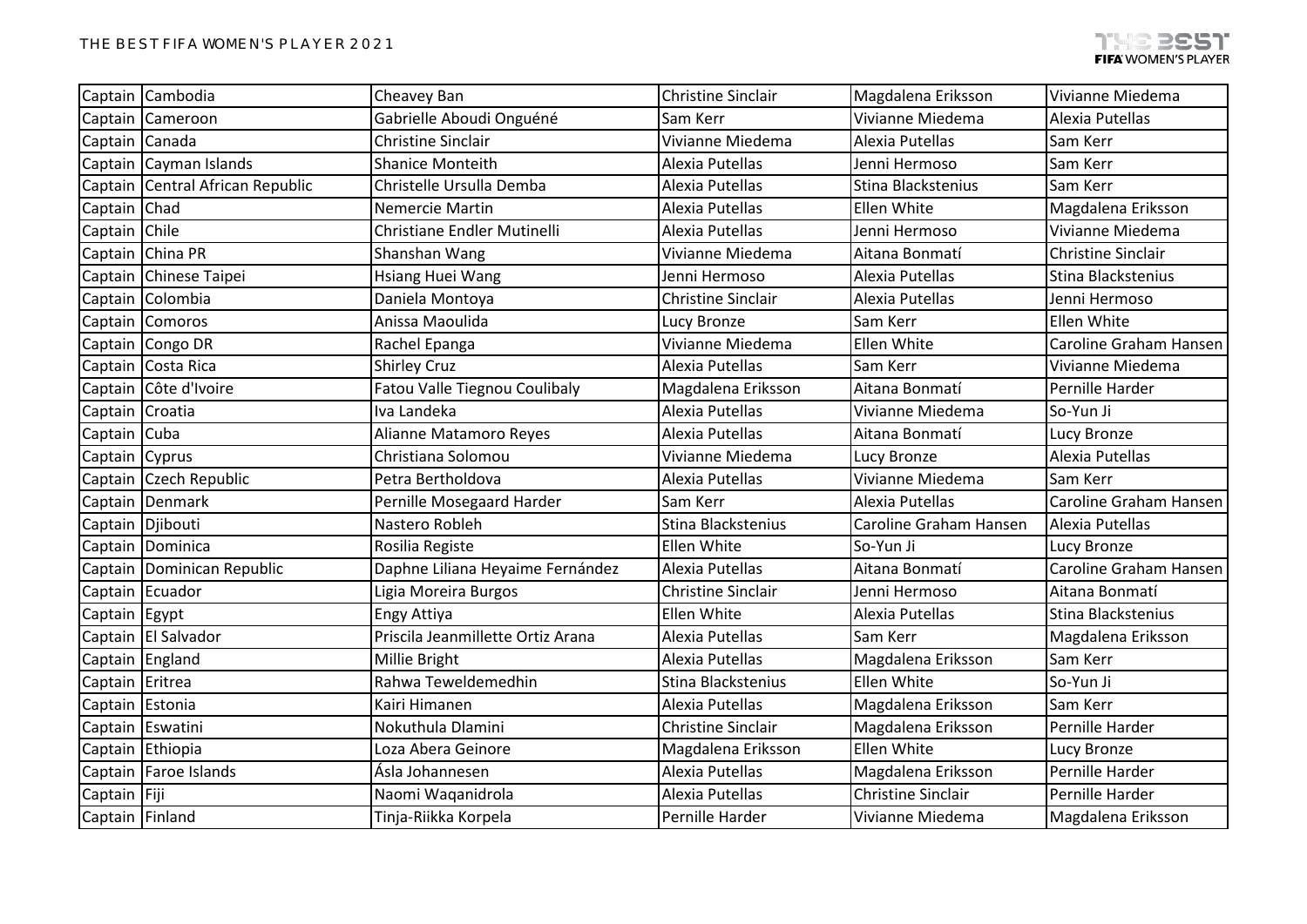| Captain France  |                         | <b>Wendie Renard</b>               | Alexia Putellas           | Vivianne Miedema          | Caroline Graham Hansen    |
|-----------------|-------------------------|------------------------------------|---------------------------|---------------------------|---------------------------|
| Captain Gabon   |                         | Aristelle Luise Yog-Atouth         | Magdalena Eriksson        | Alexia Putellas           | Stina Blackstenius        |
| Captain Gambia  |                         | Penda Bah                          | Lucy Bronze               | Vivianne Miedema          | Sam Kerr                  |
| Captain Georgia |                         | Khatia Tchkonia                    | Pernille Harder           | Ellen White               | Magdalena Eriksson        |
| Captain         | Germany                 | Alexandra Popp                     | Vivianne Miedema          | Alexia Putellas           | Jenni Hermoso             |
| Captain         | Gibraltar               | Keshia Doody                       | Alexia Putellas           | Lucy Bronze               | Sam Kerr                  |
| Captain Greece  |                         | Eleni Kakampouki                   | Alexia Putellas           | Aitana Bonmatí            | Jenni Hermoso             |
|                 | Captain Grenada         | Judy McIntosh                      | Sam Kerr                  | Lucy Bronze               | Christine Sinclair        |
| Captain Guam    |                         | Ariya Cruz                         | Alexia Putellas           | Sam Kerr                  | Jenni Hermoso             |
|                 | Captain Guatemala       | Maria Amanda Monterroso Asteguieta | Alexia Putellas           | Lucy Bronze               | Sam Kerr                  |
| Captain Guinea  |                         | Mariam Soumah                      | <b>Christine Sinclair</b> | Lucy Bronze               | Sam Kerr                  |
| Captain Guyana  |                         | Chanté Sandiford                   | Sam Kerr                  | <b>Christine Sinclair</b> | Alexia Putellas           |
| Captain Haiti   |                         | Nerilia Mondesir                   | Alexia Putellas           | Sam Kerr                  | Lucy Bronze               |
|                 | Captain Honduras        | Barbara Murillo                    | Sam Kerr                  | Stina Blackstenius        | Magdalena Eriksson        |
|                 | Captain Hong Kong       | Pui Ki Chung                       | Pernille Harder           | Sam Kerr                  | So-Yun Ji                 |
|                 | Captain Hungary         | Henrietta Csiszár                  | Alexia Putellas           | Vivianne Miedema          | Stina Blackstenius        |
| Captain Iceland |                         | Gunnhildur Yrsa Jónsdóttir         | Alexia Putellas           | <b>Christine Sinclair</b> | Vivianne Miedema          |
| Captain India   |                         | Ashalata Devi Loitongbam           | Lucy Bronze               | Vivianne Miedema          | Ellen White               |
|                 | Captain Indonesia       | Ade Oktafiani                      | Alexia Putellas           | Caroline Graham Hansen    | Vivianne Miedema          |
| Captain IR Iran |                         | Behnaz Taherkhani                  | Alexia Putellas           | So-Yun Ji                 | Sam Kerr                  |
| Captain Israel  |                         | Karin Sendel                       | Alexia Putellas           | Pernille Harder           | Jenni Hermoso             |
| Captain Italy   |                         | Sara Gama                          | Alexia Putellas           | Christine Sinclair        | Aitana Bonmatí            |
| Captain Jamaica |                         | Konya Plummer                      | Lucy Bronze               | Sam Kerr                  | <b>Christine Sinclair</b> |
| Captain Japan   |                         | Saki Kumagai                       | Alexia Putellas           | Vivianne Miedema          | <b>Christine Sinclair</b> |
| Captain Jordan  |                         | Maysa Jbarah                       | Ellen White               | Lucy Bronze               | So-Yun Ji                 |
|                 | Captain Kazakhstan      | Irina Saratovtseva                 | Alexia Putellas           | So-Yun Ji                 | Ellen White               |
| Captain Kenya   |                         | Dorcas Sikobe                      | Sam Kerr                  | Caroline Graham Hansen    | Lucy Bronze               |
|                 | Captain Korea DPR       | Nam Hui Kim                        | Lucy Bronze               | Pernille Harder           | Ellen White               |
|                 | Captain Korea Republic  | Hyeri Kim                          | So-Yun Ji                 | Sam Kerr                  | Pernille Harder           |
| Captain Kosovo  |                         | Edona Kryeziu                      | Vivianne Miedema          | Ellen White               | So-Yun Ji                 |
|                 | Captain Kyrgyz Republic | Akylai Sadykova                    | Vivianne Miedema          | Sam Kerr                  | Ellen White               |
| Captain Laos    |                         | Kemmy Phatdala                     | So-Yun Ji                 | Lucy Bronze               | Ellen White               |
| Captain Latvia  |                         | Sandra Voitane                     | Alexia Putellas           | Sam Kerr                  | Pernille Harder           |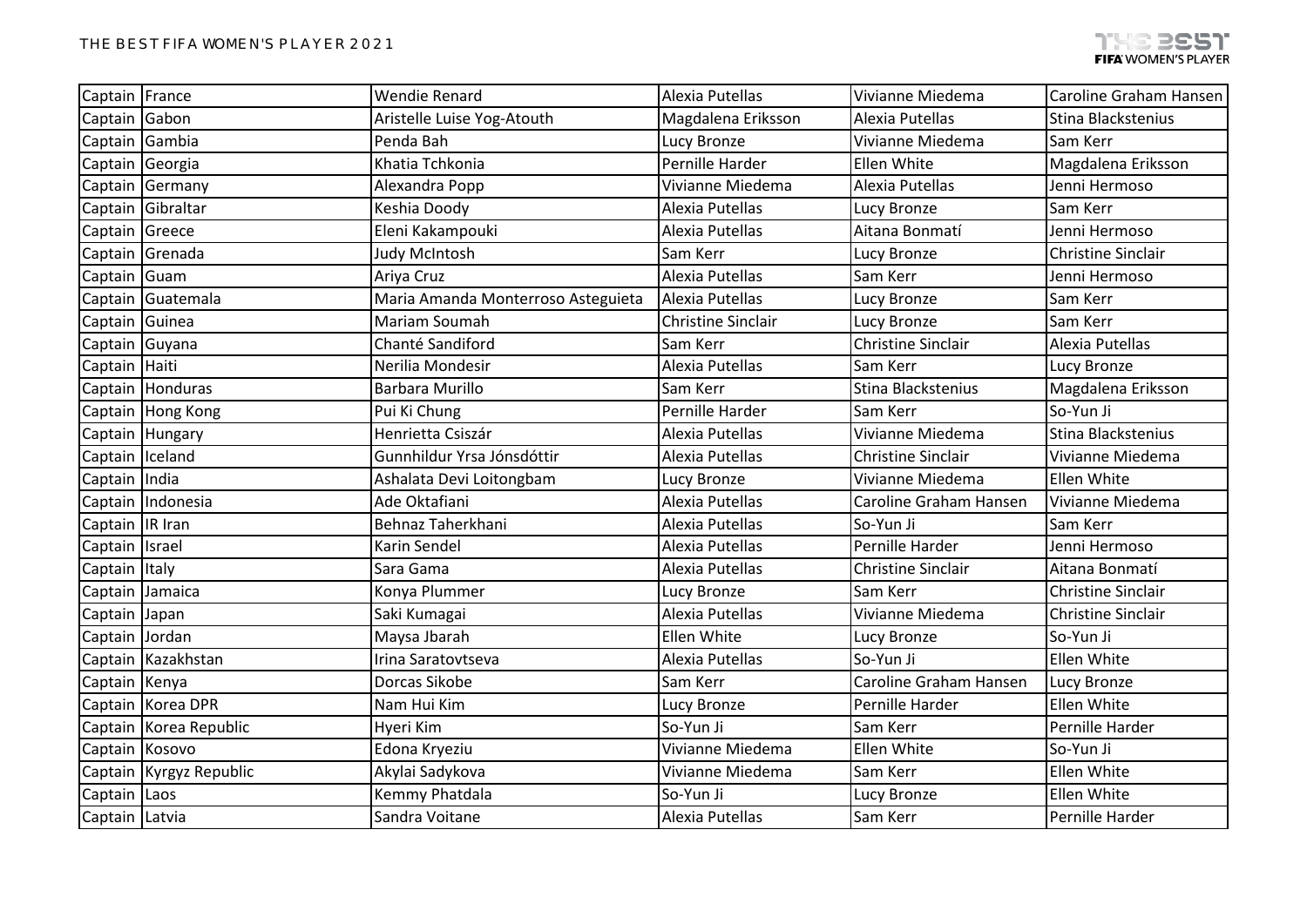|                 | Captain Lebanon          | Nathalie Matar                  | Magdalena Eriksson     | Pernille Harder           | Caroline Graham Hansen    |
|-----------------|--------------------------|---------------------------------|------------------------|---------------------------|---------------------------|
|                 | Captain Lesotho          | <b>Boitumelo Rabale</b>         | Sam Kerr               | Alexia Putellas           | So-Yun Ji                 |
| Captain Liberia |                          | Kebeh G. Lamine                 | Aitana Bonmatí         | So-Yun Ji                 | Alexia Putellas           |
|                 | Captain Liechtenstein    | Viktoria Gerner                 | Vivianne Miedema       | Magdalena Eriksson        | Aitana Bonmatí            |
|                 | Captain Lithuania        | Milda Liužinaitė                | Lucy Bronze            | Jenni Hermoso             | Magdalena Eriksson        |
|                 | Captain Luxembourg       | Laura Miller                    | Alexia Putellas        | Aitana Bonmatí            | Vivianne Miedema          |
| Captain Macau   |                          | Chi Kio Kuan                    | Sam Kerr               | Ellen White               | Stina Blackstenius        |
|                 | Captain   Madagascar     | Kanto Randrianarivelo           | Vivianne Miedema       | Alexia Putellas           | <b>Christine Sinclair</b> |
| Captain Malawi  |                          | Tabitha Chawinga                | Magdalena Eriksson     | Caroline Graham Hansen    | Ellen White               |
|                 | Captain Malaysia         | Steffi Sarge Kaur               | Sam Kerr               | So-Yun Ji                 | Lucy Bronze               |
|                 | Captain   Maldives       | Aminath Leeza                   | Sam Kerr               | <b>Christine Sinclair</b> | Ellen White               |
| Captain Mali    |                          | Fatoumata Karentao              | Stina Blackstenius     | So-Yun Ji                 | Lucy Bronze               |
| Captain Malta   |                          | Emma Lipman                     | Pernille Harder        | Alexia Putellas           | Ellen White               |
|                 | Captain   Mauritania     | <b>Fatou Diop</b>               | Alexia Putellas        | <b>Christine Sinclair</b> | Jenni Hermoso             |
|                 | Captain   Mauritius      | Jerusha Ramasawmy               | Vivianne Miedema       | <b>Christine Sinclair</b> | Caroline Graham Hansen    |
| Captain Mexico  |                          | Kenti Robles                    | Caroline Graham Hansen | Pernille Harder           | Alexia Putellas           |
|                 | Captain   Moldova        | Natalia Munteanu                | Magdalena Eriksson     | Jenni Hermoso             | Stina Blackstenius        |
|                 | Captain Mongolia         | Altantuya Altansukh             | So-Yun Ji              | Sam Kerr                  | Aitana Bonmatí            |
|                 | Captain   Montenegro     | Sladjana Bulatović              | Alexia Putellas        | Stina Blackstenius        | Vivianne Miedema          |
|                 | Captain Morocco          | <b>Ghizlane Chebbak</b>         | Aitana Bonmatí         | Lucy Bronze               | Vivianne Miedema          |
|                 | Captain   Mozambique     | Cina Filomena Manuel            | Aitana Bonmatí         | Caroline Graham Hansen    | Pernille Harder           |
|                 | Captain Myanmar          | Khin Marlar Tun Khin Marlar Tun | Vivianne Miedema       | Sam Kerr                  | So-Yun Ji                 |
|                 | Captain Namibia          | <b>Emma Naris</b>               | Jenni Hermoso          | Vivianne Miedema          | Sam Kerr                  |
| Captain Nepal   |                          | Renuka Nagarkote                | Stina Blackstenius     | Magdalena Eriksson        | Lucy Bronze               |
|                 | Captain Netherlands      | Sari van Veenendaal             | Vivianne Miedema       | Alexia Putellas           | Aitana Bonmatí            |
|                 | Captain New Caledonia    | Claire Kaemo                    | Sam Kerr               | <b>Christine Sinclair</b> | Alexia Putellas           |
|                 | Captain New Zealand      | Ali Riley                       | Alexia Putellas        | Magdalena Eriksson        | <b>Christine Sinclair</b> |
|                 | Captain Nicaragua        | Sheyla Flores                   | Christine Sinclair     | Alexia Putellas           | Lucy Bronze               |
| Captain Niger   |                          | Rahina Moussa                   | Alexia Putellas        | Stina Blackstenius        | <b>Christine Sinclair</b> |
| Captain Nigeria |                          | Asisat Oshoala                  | Alexia Putellas        | Caroline Graham Hansen    | Aitana Bonmatí            |
|                 | Captain North Macedonia  | Nataša Andonova                 | Alexia Putellas        | Caroline Graham Hansen    | Aitana Bonmatí            |
|                 | Captain Northern Ireland | Marissa Callaghan               | Magdalena Eriksson     | Pernille Harder           | Caroline Graham Hansen    |
|                 | Captain Norway           | Maren Mjelde                    | Alexia Putellas        | Caroline Graham Hansen    | Sam Kerr                  |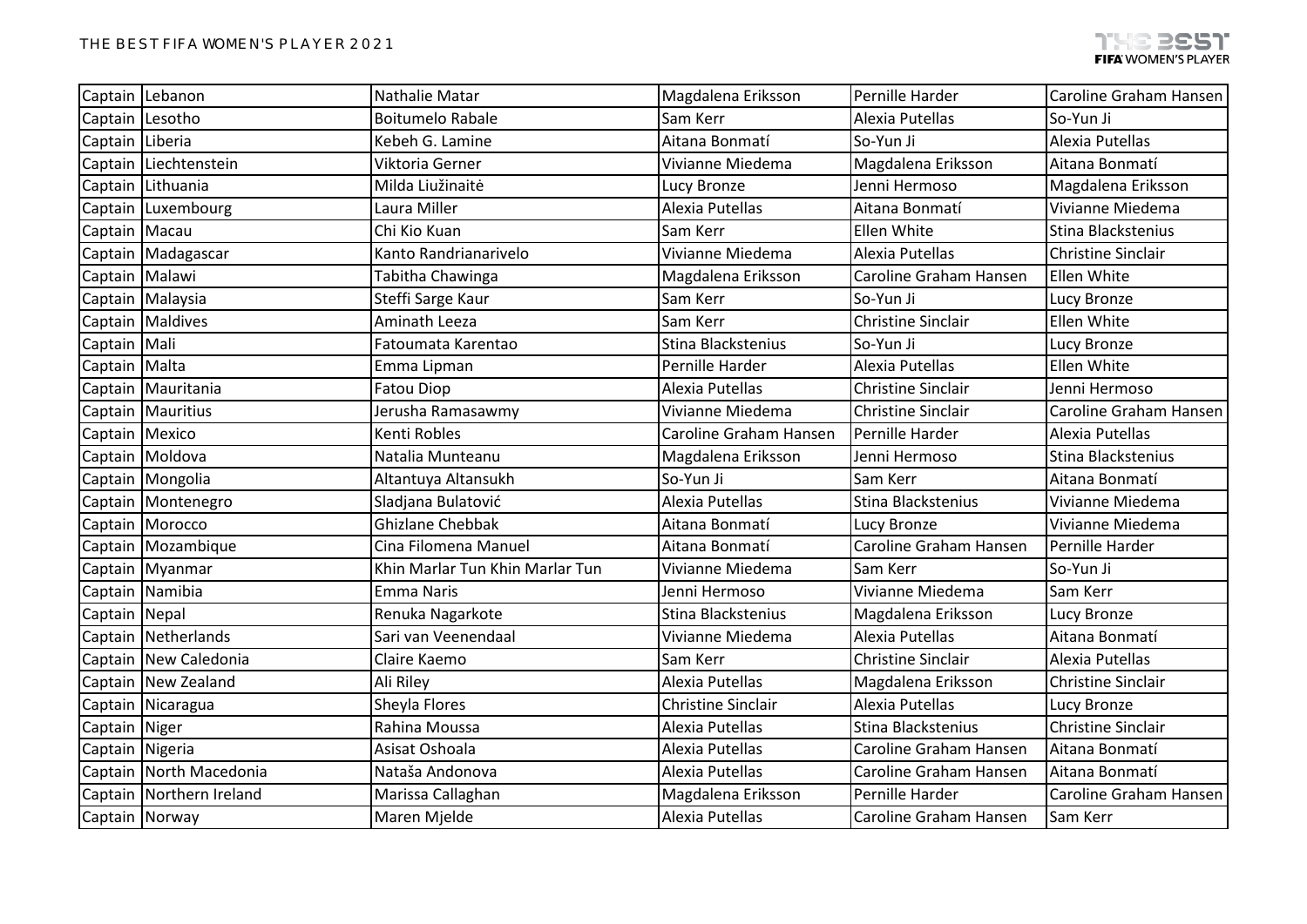| Captain Oman     |                                       | Thara Al Ismaily               | Aitana Bonmatí            | <b>Christine Sinclair</b> | Sam Kerr               |
|------------------|---------------------------------------|--------------------------------|---------------------------|---------------------------|------------------------|
|                  | Captain   Palestine                   | Caroline Sahagian              | Alexia Putellas           | Caroline Graham Hansen    | Aitana Bonmatí         |
| Captain Panama   |                                       | Natalia Mills                  | <b>Christine Sinclair</b> | Jenni Hermoso             | Aitana Bonmatí         |
|                  | Captain Paraguay                      | Dulce María Quintana Giménez   | Alexia Putellas           | Caroline Graham Hansen    | Aitana Bonmatí         |
| Captain Peru     |                                       | Fabiola Herrera                | Sam Kerr                  | So-Yun Ji                 | Ellen White            |
|                  | Captain Philippines                   | Tahnai Lauren Annis            | Alexia Putellas           | So-Yun Ji                 | Sam Kerr               |
| Captain Poland   |                                       | Paulina Dudek                  | Alexia Putellas           | Caroline Graham Hansen    | Stina Blackstenius     |
|                  | Captain   Portugal                    | Dolores Isabel Jácome da Silva | Alexia Putellas           | Jenni Hermoso             | Sam Kerr               |
|                  | Captain Puerto Rico                   | Laura Suárez Ayala             | Alexia Putellas           | Ellen White               | So-Yun Ji              |
|                  | Captain Republic of Ireland           | Katie McCabe                   | Vivianne Miedema          | Alexia Putellas           | Caroline Graham Hansen |
|                  | Captain Romania                       | Florentina Olar                | Alexia Putellas           | Caroline Graham Hansen    | Vivianne Miedema       |
| Captain Russia   |                                       | Anna Kozhnikova                | So-Yun Ji                 | Ellen White               | Magdalena Eriksson     |
|                  | Captain Rwanda                        | Nibagwire Sifa Gloria          | Alexia Putellas           | Vivianne Miedema          | Ellen White            |
| Captain Samoa    |                                       | Ronisa Lipi                    | <b>Christine Sinclair</b> | Sam Kerr                  | Ellen White            |
|                  | Captain São Tomé and Príncipe         | Inácia do Espírito Santo       | Magdalena Eriksson        | Caroline Graham Hansen    | Sam Kerr               |
|                  | Captain Saudi Arabia                  | Reem Abdullah                  | Alexia Putellas           | Aitana Bonmatí            | Lucy Bronze            |
|                  | Captain Scotland                      | Rachel Corsie                  | <b>Christine Sinclair</b> | Aitana Bonmatí            | Ellen White            |
| Captain Senegal  |                                       | Safietou Sagna                 | Magdalena Eriksson        | Pernille Harder           | Lucy Bronze            |
| Captain Serbia   |                                       | Violeta Slović                 | Vivianne Miedema          | Jenni Hermoso             | Alexia Putellas        |
|                  | Captain Seychelles                    | Pascallina Moustache           | Alexia Putellas           | Sam Kerr                  | Aitana Bonmatí         |
|                  | Captain Sierra Leone                  | Zainab Macauley                | Sam Kerr                  | Caroline Graham Hansen    | Stina Blackstenius     |
|                  | Captain Singapore                     | Ernie Sulastri Sontaril        | Vivianne Miedema          | Sam Kerr                  | So-Yun Ji              |
| Captain Slovakia |                                       | Dominika Škorvánková           | Alexia Putellas           | Magdalena Eriksson        | Pernille Harder        |
|                  | Captain Slovenia                      | Mateja Zver                    | Alexia Putellas           | Sam Kerr                  | Vivianne Miedema       |
|                  | Captain Solomon Islands               | Mary Maefiti                   | Alexia Putellas           | Aitana Bonmatí            | Stina Blackstenius     |
|                  | Captain South Africa                  | Janine van Wyk                 | Sam Kerr                  | Vivianne Miedema          | Ellen White            |
|                  | Captain South Sudan                   | Amy Lasu                       | Sam Kerr                  | Vivianne Miedema          | Alexia Putellas        |
| Captain Spain    |                                       | <b>Irene Paredes</b>           | Alexia Putellas           | Jenni Hermoso             | Aitana Bonmatí         |
|                  | Captain Sri Lanka                     | Lakshika Rushani Gunawardana   | Stina Blackstenius        | So-Yun Ji                 | Ellen White            |
|                  | Captain St Kitts and Nevis            | Phoenetia Browne               | Vivianne Miedema          | Sam Kerr                  | Alexia Putellas        |
| Captain St Lucia |                                       | <b>Ellaisa Marquis</b>         | Vivianne Miedema          | Sam Kerr                  | Ellen White            |
|                  | Captain St Vincent and the Grenadines | Angel Roneilla Maxwell         | Aitana Bonmatí            | Magdalena Eriksson        | Lucy Bronze            |
| Captain Sudan    |                                       | Manosh Gadal                   | Aitana Bonmatí            | So-Yun Ji                 | Magdalena Eriksson     |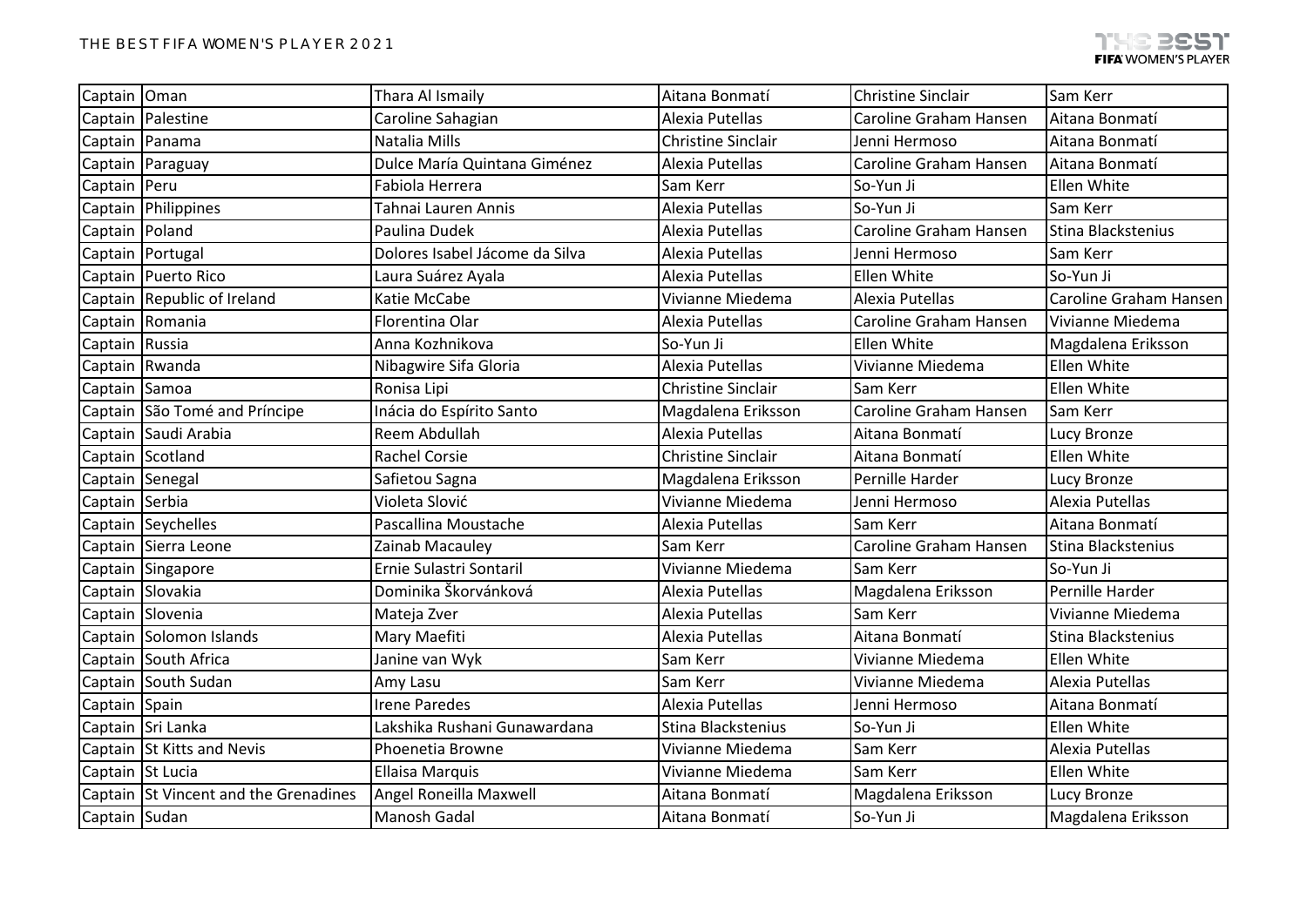|                 | Captain Suriname                 | Hadassa Brandon                 | Vivianne Miedema          | <b>Lucy Bronze</b>        | Caroline Graham Hansen    |
|-----------------|----------------------------------|---------------------------------|---------------------------|---------------------------|---------------------------|
|                 | Captain Sweden                   | Magdalena Eriksson              | Sam Kerr                  | Alexia Putellas           | Pernille Harder           |
|                 | Captain Switzerland              | Lia Wälti                       | Alexia Putellas           | Vivianne Miedema          | Caroline Graham Hansen    |
| Captain Tahiti  |                                  | <b>Gwendoline Fournier</b>      | Alexia Putellas           | Lucy Bronze               | Pernille Harder           |
|                 | Captain Tajikistan               | Sayora Saidova                  | Sam Kerr                  | Jenni Hermoso             | Alexia Putellas           |
|                 | Captain Tanzania                 | Amina Ally Bilali               | Alexia Putellas           | Vivianne Miedema          | <b>Lucy Bronze</b>        |
|                 | Captain Thailand                 | Silawan Intamee                 | Vivianne Miedema          | So-Yun Ji                 | Sam Kerr                  |
|                 | Captain Timor-Leste              | Dolores Verdiana da Silva Costa | Alexia Putellas           | Vivianne Miedema          | Sam Kerr                  |
| Captain Togo    |                                  | Adjo Ayawo                      | Alexia Putellas           | Stina Blackstenius        | Magdalena Eriksson        |
| Captain Tonga   |                                  | Penateti Lapiuingi Feke         | <b>Christine Sinclair</b> | Sam Kerr                  | Ellen White               |
|                 | Captain Trinidad and Tobago      | Karyn Solange Forbes            | Sam Kerr                  | <b>Christine Sinclair</b> | Magdalena Eriksson        |
| Captain Tunisia |                                  | Abbassi Chaima                  | Lucy Bronze               | So-Yun Ji                 | <b>Christine Sinclair</b> |
| Captain Turkey  |                                  | Didem Karagenç                  | Vivianne Miedema          | Alexia Putellas           | Caroline Graham Hansen    |
|                 | Captain Turkmenistan             | Bagtygul Gurbanova              | So-Yun Ji                 | Lucy Bronze               | Sam Kerr                  |
|                 | Captain Turks and Caicos Islands | Patrice Amoy Senior             | <b>Christine Sinclair</b> | Aitana Bonmatí            | Alexia Putellas           |
|                 | Captain Uganda                   | Ruth Aturo                      | Pernille Harder           | Aitana Bonmatí            | So-Yun Ji                 |
|                 | Captain Ukraine                  | Daria Apanashchenko             | Caroline Graham Hansen    | Magdalena Eriksson        | Alexia Putellas           |
|                 | Captain United Arab Emirates     | <b>Nouf Faleh</b>               | Alexia Putellas           | Caroline Graham Hansen    | Lucy Bronze               |
|                 | Captain Uruguay                  | Cinthia Pamela González Medina  | Alexia Putellas           | Caroline Graham Hansen    | <b>Lucy Bronze</b>        |
|                 | Captain US Virgin Islands        | <b>Bianca Canizio</b>           | Vivianne Miedema          | Sam Kerr                  | <b>Christine Sinclair</b> |
| Captain USA     |                                  | <b>Becky Sauerbrunn</b>         | Alexia Putellas           | Magdalena Eriksson        | Sam Kerr                  |
|                 | Captain Uzbekistan               | Saida Galimova                  | Alexia Putellas           | Jenni Hermoso             | Caroline Graham Hansen    |
|                 | Captain Vanuatu                  | Elmah Aiviji                    | Alexia Putellas           | Sam Kerr                  | Vivianne Miedema          |
|                 | Captain Venezuela                | Lourdes Moreno                  | Alexia Putellas           | Aitana Bonmatí            | Caroline Graham Hansen    |
|                 | Captain Vietnam                  | Huynh Nhu                       | Aitana Bonmatí            | <b>Christine Sinclair</b> | So-Yun Ji                 |
| Captain   Wales |                                  | Sophie Ingle                    | Alexia Putellas           | Aitana Bonmatí            | Sam Kerr                  |
| Captain Zambia  |                                  | Barbra Banda                    | Sam Kerr                  | Lucy Bronze               | Alexia Putellas           |
|                 | Captain Zimbabwe                 | <b>Emmaculate Msipa</b>         | Lucy Bronze               | <b>Christine Sinclair</b> | Aitana Bonmatí            |
| Coach           | Afghanistan                      | Wahidullah Wahidi               | Aitana Bonmatí            | Lucy Bronze               | <b>Christine Sinclair</b> |
| Coach           | Albania                          | Armir Grima                     | <b>Christine Sinclair</b> | Jenni Hermoso             | Vivianne Miedema          |
| Coach           | Algeria                          | Radia Fertoul                   | Jenni Hermoso             | Christine Sinclair        | Ellen White               |
| Coach           | American Samoa                   | Ati Samuelu                     | Christine Sinclair        | Stina Blackstenius        | Sam Kerr                  |
| Coach           | Andorra                          | José Martín Martínez            | Alexia Putellas           | Jenni Hermoso             | Aitana Bonmatí            |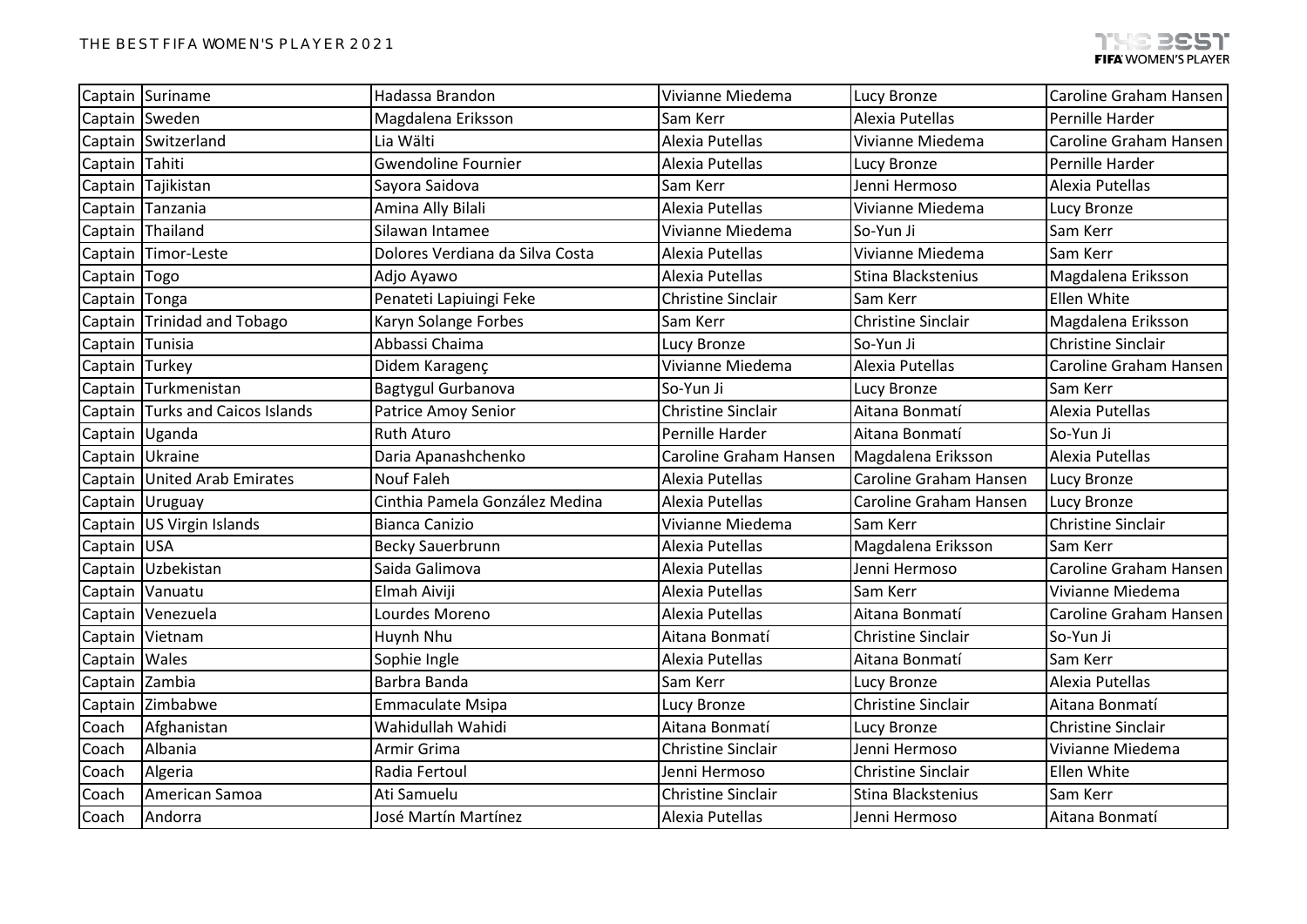| Coach | Angola                        | Sousa Garcia                                            | Caroline Graham Hansen    | Stina Blackstenius        | Aitana Bonmatí            |
|-------|-------------------------------|---------------------------------------------------------|---------------------------|---------------------------|---------------------------|
| Coach | Anguilla                      | Ahkeela Mollon                                          | <b>Christine Sinclair</b> | Sam Kerr                  | Stina Blackstenius        |
| Coach | Antigua and Barbuda           | Karen Warner                                            | Sam Kerr                  | Alexia Putellas           | Lucy Bronze               |
| Coach | Argentina                     | Germán Portanova                                        | Stina Blackstenius        | Sam Kerr                  | Alexia Putellas           |
| Coach | Armenia                       | Sanamyan Armen                                          | Sam Kerr                  | Lucy Bronze               | <b>Christine Sinclair</b> |
| Coach | Aruba                         | <b>Glenford Sambo</b>                                   | Vivianne Miedema          | Stina Blackstenius        | Sam Kerr                  |
| Coach | Australia                     | Tony Gustavsson                                         | Sam Kerr                  | Alexia Putellas           | Vivianne Miedema          |
| Coach | Austria                       | Irene Fuhrmann                                          | Alexia Putellas           | Jenni Hermoso             | Caroline Graham Hansen    |
| Coach | Azerbaijan                    | Siyasat Asgarov                                         | Jenni Hermoso             | Ellen White               | Pernille Harder           |
| Coach | <b>Bahamas</b>                | Cherlindria Thompson                                    | Lucy Bronze               | So-Yun Ji                 | Stina Blackstenius        |
| Coach | <b>Bahrain</b>                | Khaled Al Harban                                        | Alexia Putellas           | Sam Kerr                  | Caroline Graham Hansen    |
| Coach | Bangladesh                    | Golam Robbani Choton                                    | Ellen White               | <b>Christine Sinclair</b> | Sam Kerr                  |
| Coach | <b>Belarus</b>                | Yury Maleyeu                                            | Caroline Graham Hansen    | Aitana Bonmatí            | Jenni Hermoso             |
| Coach | Belgium                       | <b>Ives Serneels</b>                                    | Alexia Putellas           | Caroline Graham Hansen    | Pernille Harder           |
| Coach | <b>Belize</b>                 | Wayne Casimiro                                          | Christine Sinclair        | Alexia Putellas           | Caroline Graham Hansen    |
| Coach | Bermuda                       | Naquita Robinson                                        | Sam Kerr                  | Stina Blackstenius        | Ellen White               |
| Coach | Bhutan                        | Tanka Maya Ghalley                                      | Sam Kerr                  | Alexia Putellas           | Lucy Bronze               |
| Coach | <b>Bolivia</b>                | Angélica Maria Heredia Mendoza                          | <b>Christine Sinclair</b> | Alexia Putellas           | Ellen White               |
| Coach | Bosnia and Herzegovina        | Samira Hurem                                            | Alexia Putellas           | Pernille Harder           | So-Yun Ji                 |
| Coach | Botswana                      | Gaoletlhoo Nkutlwisang                                  | <b>Christine Sinclair</b> | Vivianne Miedema          | Pernille Harder           |
| Coach | <b>Brazil</b>                 | Pia Sundhage                                            | Vivianne Miedema          | Sam Kerr                  | Stina Blackstenius        |
| Coach | <b>British Virgin Islands</b> | Wayne Phillip                                           | Alexia Putellas           | Stina Blackstenius        | Lucy Bronze               |
| Coach | <b>Bulgaria</b>               | Silviya Radoyska                                        | Alexia Putellas           | Sam Kerr                  | Vivianne Miedema          |
| Coach | <b>Burkina Faso</b>           | Sawadogo Pascal                                         | Lucy Bronze               | Aitana Bonmatí            | Magdalena Eriksson        |
| Coach | Burundi                       | Gustave Niyonkuru                                       | Sam Kerr                  | Vivianne Miedema          | Alexia Putellas           |
| Coach | Cabo Verde                    | Silveria Nedio                                          | Alexia Putellas           | Aitana Bonmatí            | Vivianne Miedema          |
| Coach | Cambodia                      | <b>Vuthy Prak</b>                                       | So-Yun Ji                 | Jenni Hermoso             | Sam Kerr                  |
| Coach | Cameroon                      | Gabriel Zabo                                            | Sam Kerr                  | Vivianne Miedema          | Ellen White               |
| Coach | Canada                        | <b>Beverly Priestman</b>                                | <b>Christine Sinclair</b> | Ellen White               | Vivianne Miedema          |
| Coach | Cayman Islands                | Alexander González Garcés                               | Jenni Hermoso             | Magdalena Eriksson        | <b>Christine Sinclair</b> |
| Coach | Central African Republic      | Christelle Marie Line Lina Majoka Matev Alexia Putellas |                           | Caroline Graham Hansen    | Sam Kerr                  |
| Coach | Chad                          | Maounde Ada                                             | Stina Blackstenius        | Pernille Harder           | Lucy Bronze               |
| Coach | Chile                         | José Letelier Henríquez                                 | Vivianne Miedema          | Magdalena Eriksson        | Jenni Hermoso             |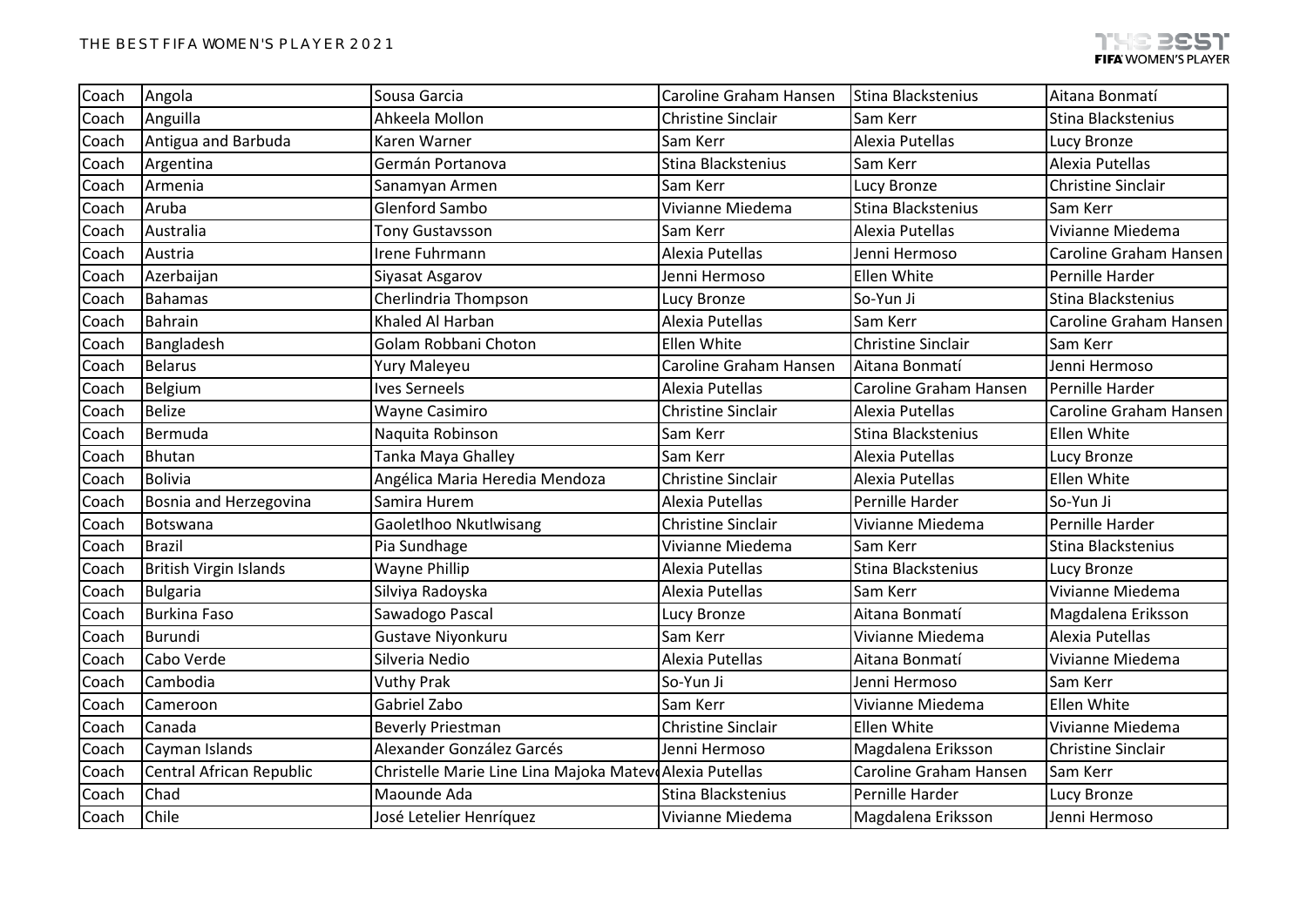| Coach | China PR                 | Qingxia Shui                   | Vivianne Miedema          | Ellen White               | Alexia Putellas               |
|-------|--------------------------|--------------------------------|---------------------------|---------------------------|-------------------------------|
| Coach | Chinese Taipei           | Kazuo Echigo                   | Stina Blackstenius        | Aitana Bonmatí            | Sam Kerr                      |
| Coach | Colombia                 | Nelson Abadia                  | Vivianne Miedema          | Alexia Putellas           | Stina Blackstenius            |
| Coach | Comoros                  | Mahandi Choudjay               | Aitana Bonmatí            | Lucy Bronze               | Jenni Hermoso                 |
| Coach | Congo                    | Berjona Aymiphe Joraine Mbemba | Alexia Putellas           | Aitana Bonmatí            | So-Yun Ji                     |
| Coach | Congo DR                 | Marcello Kadiamba              | Vivianne Miedema          | Ellen White               | Caroline Graham Hansen        |
| Coach | Cook Islands             | <b>Brogan Tupou</b>            | Sam Kerr                  | <b>Christine Sinclair</b> | <b>Caroline Graham Hansen</b> |
| Coach | Costa Rica               | Amelia Valverde Villalobos     | Sam Kerr                  | Stina Blackstenius        | Lucy Bronze                   |
| Coach | Côte d'Ivoire            | Natogoma Clémentine Touré      | Alexia Putellas           | Sam Kerr                  | Vivianne Miedema              |
| Coach | Croatia                  | Nenad Gračan                   | Aitana Bonmatí            | Pernille Harder           | Magdalena Eriksson            |
| Coach | Cuba                     | Edelsio Griego Cairo           | Alexia Putellas           | Jenni Hermoso             | Pernille Harder               |
| Coach | Cyprus                   | Angelos Tsolakis               | Jenni Hermoso             | Vivianne Miedema          | So-Yun Ji                     |
| Coach | Czech Republic           | Karel Rada                     | Alexia Putellas           | Vivianne Miedema          | Sam Kerr                      |
| Coach | Denmark                  | Lars Søndergaard               | Alexia Putellas           | Aitana Bonmatí            | Vivianne Miedema              |
| Coach | Djibouti                 | Mawlid Ali                     | Alexia Putellas           | Lucy Bronze               | So-Yun Ji                     |
| Coach | Dominica                 | <b>Albert Titre</b>            | Aitana Bonmatí            | Lucy Bronze               | Caroline Graham Hansen        |
| Coach | Dominican Republic       | José Benito Rubido Vidal       | Alexia Putellas           | Caroline Graham Hansen    | Jenni Hermoso                 |
| Coach | Ecuador                  | Emily Lima                     | Alexia Putellas           | Vivianne Miedema          | Sam Kerr                      |
| Coach | Egypt                    | <b>Mohamed Kamal</b>           | Sam Kerr                  | Vivianne Miedema          | Lucy Bronze                   |
| Coach | El Salvador              | Eric Acuna                     | Pernille Harder           | Sam Kerr                  | Alexia Putellas               |
| Coach | England                  | Sarina Wiegman                 | Alexia Putellas           | Ellen White               | Vivianne Miedema              |
| Coach | <b>Equatorial Guinea</b> | Jean Paul Pila                 | Magdalena Eriksson        | Stina Blackstenius        | Pernille Harder               |
| Coach | Eritrea                  | Jemal Ibrahim                  | Magdalena Eriksson        | Aitana Bonmatí            | Lucy Bronze                   |
| Coach | Estonia                  | Jarmo Kalevi Matikainen        | Sam Kerr                  | Lucy Bronze               | Vivianne Miedema              |
| Coach | Eswatini                 | Dumsani Makhanya               | Sam Kerr                  | Jenni Hermoso             | Ellen White                   |
| Coach | Ethiopia                 | <b>Birhan Gizaw</b>            | Lucy Bronze               | Sam Kerr                  | Ellen White                   |
| Coach | Faroe Islands            | Lene Bjerning Terp             | Alexia Putellas           | Pernille Harder           | Aitana Bonmatí                |
| Coach | Fiji                     | Timo Jankowski                 | Alexia Putellas           | Sam Kerr                  | Pernille Harder               |
| Coach | Finland                  | Anna Signeul                   | Sam Kerr                  | Alexia Putellas           | Vivianne Miedema              |
| Coach | France                   | Corinne Diacre                 | Caroline Graham Hansen    | Christine Sinclair        | Alexia Putellas               |
| Coach | Gabon                    | Tristan Mombo                  | <b>Christine Sinclair</b> | Sam Kerr                  | Caroline Graham Hansen        |
| Coach | Gambia                   | Mariama Bom Sowe               | Stina Blackstenius        | Magdalena Eriksson        | So-Yun Ji                     |
| Coach | Georgia                  | Giorgi Chkhaidze               | Alexia Putellas           | Pernille Harder           | Magdalena Eriksson            |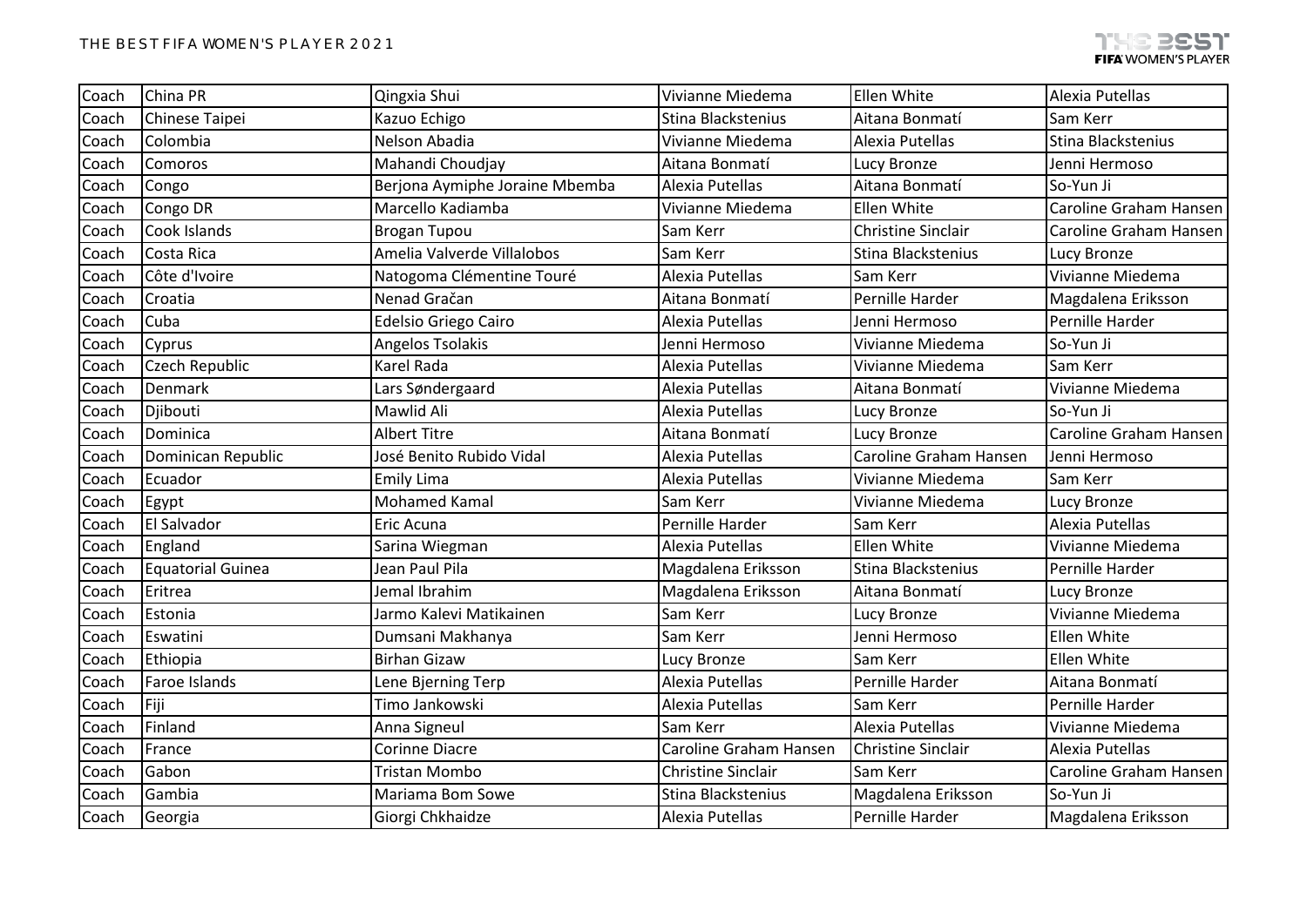| Coach | Germany         | Martina Voss-Tecklenburg     | Jenni Hermoso             | <b>Christine Sinclair</b> | So-Yun Ji                 |
|-------|-----------------|------------------------------|---------------------------|---------------------------|---------------------------|
| Coach | Ghana           | Mercy Tagoe-Quarcoo          | <b>Christine Sinclair</b> | Lucy Bronze               | Stina Blackstenius        |
| Coach | Gibraltar       | Janssen Joseph Olivero       | Alexia Putellas           | Sam Kerr                  | Lucy Bronze               |
| Coach | Greece          | Georgios Kyriazis            | Jenni Hermoso             | Pernille Harder           | <b>Christine Sinclair</b> |
| Coach | Grenada         | <b>Harry Varley</b>          | Vivianne Miedema          | Magdalena Eriksson        | Alexia Putellas           |
| Coach | Guam            | Ross Awa                     | Alexia Putellas           | Sam Kerr                  | Jenni Hermoso             |
| Coach | Guatemala       | Edy Estuardo Espinoza Laínez | Caroline Graham Hansen    | Stina Blackstenius        | So-Yun Ji                 |
| Coach | Guinea          | Cécile Benjanie Kourouma     | Ellen White               | Magdalena Eriksson        | Caroline Graham Hansen    |
| Coach | Guyana          | Ivan Joseph                  | <b>Christine Sinclair</b> | Magdalena Eriksson        | Sam Kerr                  |
| Coach | Haiti           | <b>Fiorda Charles</b>        | Ellen White               | <b>Christine Sinclair</b> | Caroline Graham Hansen    |
| Coach | Honduras        | Juan Carlos Tenorio Ruiz     | Jenni Hermoso             | Alexia Putellas           | <b>Lucy Bronze</b>        |
| Coach | Hong Kong       | José Ricardo Rambo           | Lucy Bronze               | So-Yun Ji                 | Sam Kerr                  |
| Coach | Hungary         | Margret Kratz                | <b>Christine Sinclair</b> | Vivianne Miedema          | Alexia Putellas           |
| Coach | Iceland         | Thorsteinn H Halldorsson     | Alexia Putellas           | Jenni Hermoso             | Sam Kerr                  |
| Coach | India           | Thomas Dennerby              | Sam Kerr                  | Vivianne Miedema          | Alexia Putellas           |
| Coach | Indonesia       | Rudy Priyambada              | Sam Kerr                  | Vivianne Miedema          | So-Yun Ji                 |
| Coach | IR Iran         | Maryam Irandoost             | Alexia Putellas           | So-Yun Ji                 | Pernille Harder           |
| Coach | Israel          | Gili Landau                  | Vivianne Miedema          | Ellen White               | So-Yun Ji                 |
| Coach | Italy           | Bertolini Milena             | Alexia Putellas           | Pernille Harder           | So-Yun Ji                 |
| Coach | Jamaica         | Xavier Gilbert               | <b>Christine Sinclair</b> | So-Yun Ji                 | Ellen White               |
| Coach | Japan           | Futoshi Ikeda                | Ellen White               | Vivianne Miedema          | Sam Kerr                  |
| Coach | Jordan          | David Nascimento             | Vivianne Miedema          | Sam Kerr                  | Pernille Harder           |
| Coach | Kazakhstan      | Kaloyan Petkov               | Alexia Putellas           | Pernille Harder           | So-Yun Ji                 |
| Coach | Kenya           | <b>Charles Okere Okoth</b>   | <b>Stina Blackstenius</b> | Ellen White               | Magdalena Eriksson        |
| Coach | Korea DPR       | <b>Kwang Min Kim</b>         | Ellen White               | Magdalena Eriksson        | Jenni Hermoso             |
| Coach | Korea Republic  | Colin Bell                   | Caroline Graham Hansen    | Pernille Harder           | So-Yun Ji                 |
| Coach | Kosovo          | Afërdita Fazlija             | Vivianne Miedema          | <b>Ellen White</b>        | So-Yun Ji                 |
| Coach | Kyrgyz Republic | Nematzhan Zakirov            | Alexia Putellas           | So-Yun Ji                 | Vivianne Miedema          |
| Coach | Laos            | Vongmisay Soubuakham         | So-Yun Ji                 | <b>Christine Sinclair</b> | <b>Lucy Bronze</b>        |
| Coach | Latvia          | Romāns Kvačovs               | Ellen White               | Sam Kerr                  | Magdalena Eriksson        |
| Coach | Lebanon         | Wael Gharzeddine             | Jenni Hermoso             | Sam Kerr                  | Vivianne Miedema          |
| Coach | Lesotho         | Makobo Veronica Kepa         | Sam Kerr                  | Jenni Hermoso             | Vivianne Miedema          |
| Coach | Liberia         | Robert N. Lartey             | Ellen White               | Alexia Putellas           | Magdalena Eriksson        |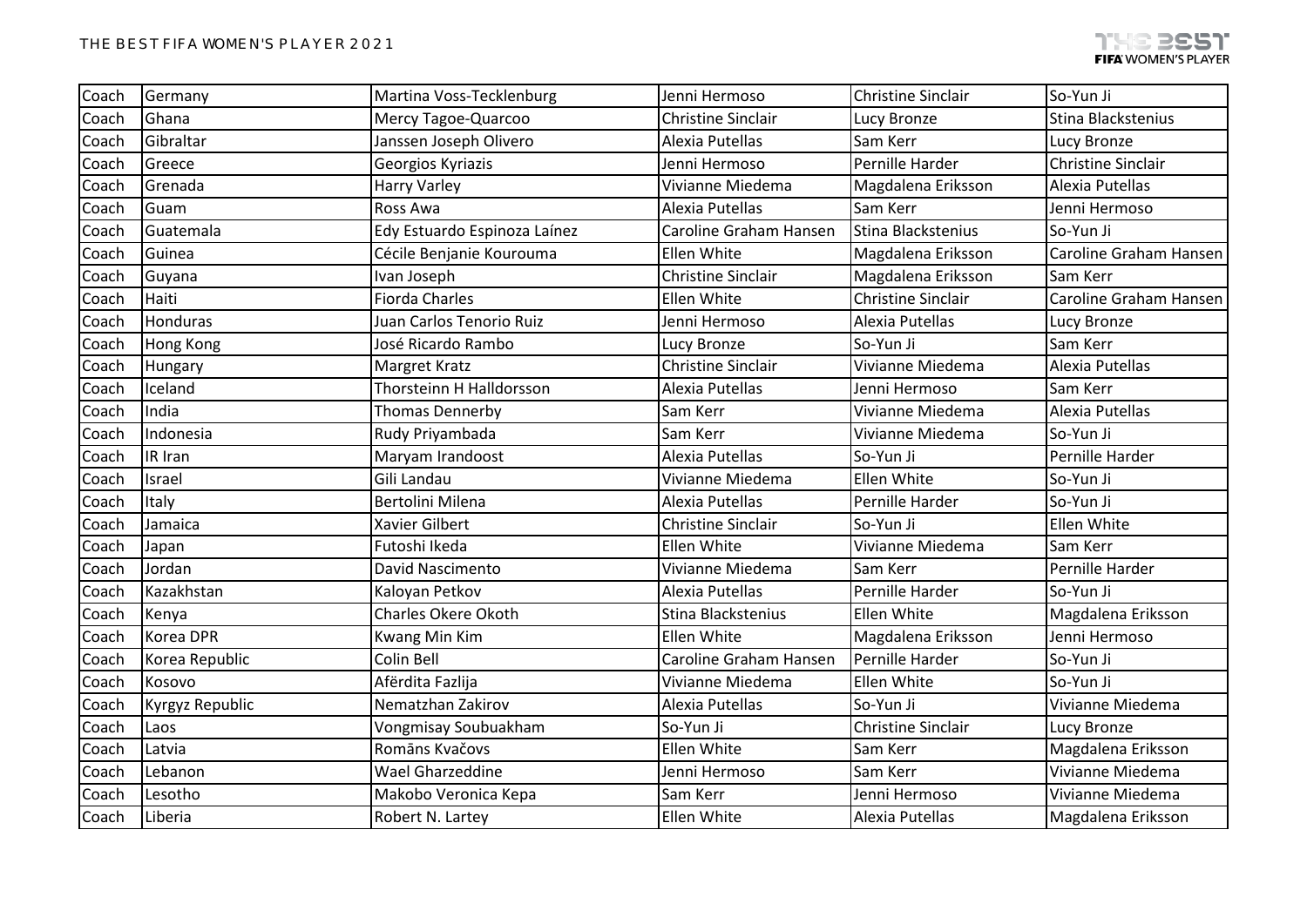| Coach | Libya              | José Ramón Catalá          | Aitana Bonmatí            | Jenni Hermoso             | Alexia Putellas           |
|-------|--------------------|----------------------------|---------------------------|---------------------------|---------------------------|
| Coach | Liechtenstein      | Philipp Riedener           | Alexia Putellas           | Jenni Hermoso             | Vivianne Miedema          |
| Coach | Lithuania          | Rimantas Viktoravičius     | Sam Kerr                  | Aitana Bonmatí            | Stina Blackstenius        |
| Coach | Luxembourg         | <b>Daniel Santos</b>       | Alexia Putellas           | Aitana Bonmatí            | Ellen White               |
| Coach | Macau              | Sui Wing Leung             | Ellen White               | Lucy Bronze               | So-Yun Ji                 |
| Coach | Madagascar         | Johariniriana Rakotomalala | Alexia Putellas           | Jenni Hermoso             | Magdalena Eriksson        |
| Coach | Malawi             | Mcnelbert Ogrive Kazuwa    | Magdalena Eriksson        | Caroline Graham Hansen    | Jenni Hermoso             |
| Coach | Malaysia           | Jacob Mj Joseph            | Sam Kerr                  | Alexia Putellas           | Vivianne Miedema          |
| Coach | Maldives           | Mariyam Mirfath            | Alexia Putellas           | Vivianne Miedema          | Sam Kerr                  |
| Coach | Mali               | Houssein Saloum Mohamed    | Stina Blackstenius        | Alexia Putellas           | Lucy Bronze               |
| Coach | Malta              | Mark Gatt                  | Aitana Bonmatí            | Pernille Harder           | So-Yun Ji                 |
| Coach | Mauritania         | Abdoulaye Diallo           | Alexia Putellas           | <b>Christine Sinclair</b> | Aitana Bonmatí            |
| Coach | <b>Mauritius</b>   | Marie Anielle Collet       | Magdalena Eriksson        | <b>Christine Sinclair</b> | Stina Blackstenius        |
| Coach | Mexico             | Mónica Vergara Rubio       | Alexia Putellas           | Sam Kerr                  | <b>Christine Sinclair</b> |
| Coach | Moldova            | <b>Eduard Blanuta</b>      | Aitana Bonmatí            | Lucy Bronze               | Jenni Hermoso             |
| Coach | Mongolia           | Erdenebat Sandagdorj       | Lucy Bronze               | So-Yun Ji                 | Ellen White               |
| Coach | Montenegro         | Mirko Marić                | Jenni Hermoso             | Pernille Harder           | Vivianne Miedema          |
| Coach | Morocco            | <b>Reynald Pedros</b>      | Alexia Putellas           | Jenni Hermoso             | Aitana Bonmatí            |
| Coach | Mozambique         | <b>Victor Matine</b>       | Alexia Putellas           | Sam Kerr                  | Pernille Harder           |
| Coach | Myanmar            | Tin Myint Aung             | Vivianne Miedema          | Sam Kerr                  | So-Yun Ji                 |
| Coach | Namibia            | Nicholas Jacobs            | Ellen White               | Lucy Bronze               | Magdalena Eriksson        |
| Coach | Nepal              | <b>Chet Kumar Ghimire</b>  | So-Yun Ji                 | <b>Christine Sinclair</b> | Ellen White               |
| Coach | Netherlands        | <b>Mark Parsons</b>        | Vivianne Miedema          | Alexia Putellas           | <b>Christine Sinclair</b> |
| Coach | New Caledonia      | Michel Berbeche            | <b>Christine Sinclair</b> | Magdalena Eriksson        | Caroline Graham Hansen    |
| Coach | <b>New Zealand</b> | Jitka Klimková             | Sam Kerr                  | Vivianne Miedema          | Alexia Putellas           |
| Coach | Nicaragua          | Elna Dixon Rocha           | Alexia Putellas           | Aitana Bonmatí            | Jenni Hermoso             |
| Coach | Niger              | Ali Mamadou Badjé          | Alexia Putellas           | Vivianne Miedema          | <b>Christine Sinclair</b> |
| Coach | Nigeria            | Randy Waldrum              | Vivianne Miedema          | Alexia Putellas           | Jenni Hermoso             |
| Coach | North Macedonia    | Kiril Izov                 | Ellen White               | Jenni Hermoso             | Pernille Harder           |
| Coach | Northern Ireland   | Kenneth Shiels             | Caroline Graham Hansen    | Jenni Hermoso             | Alexia Putellas           |
| Coach | Norway             | Martin Sjögren             | Alexia Putellas           | Caroline Graham Hansen    | Vivianne Miedema          |
| Coach | Oman               | Maha Janoud                | Caroline Graham Hansen    | Vivianne Miedema          | Stina Blackstenius        |
| Coach | Palestine          | Remah Mahmoud              | Aitana Bonmatí            | Sam Kerr                  | Alexia Putellas           |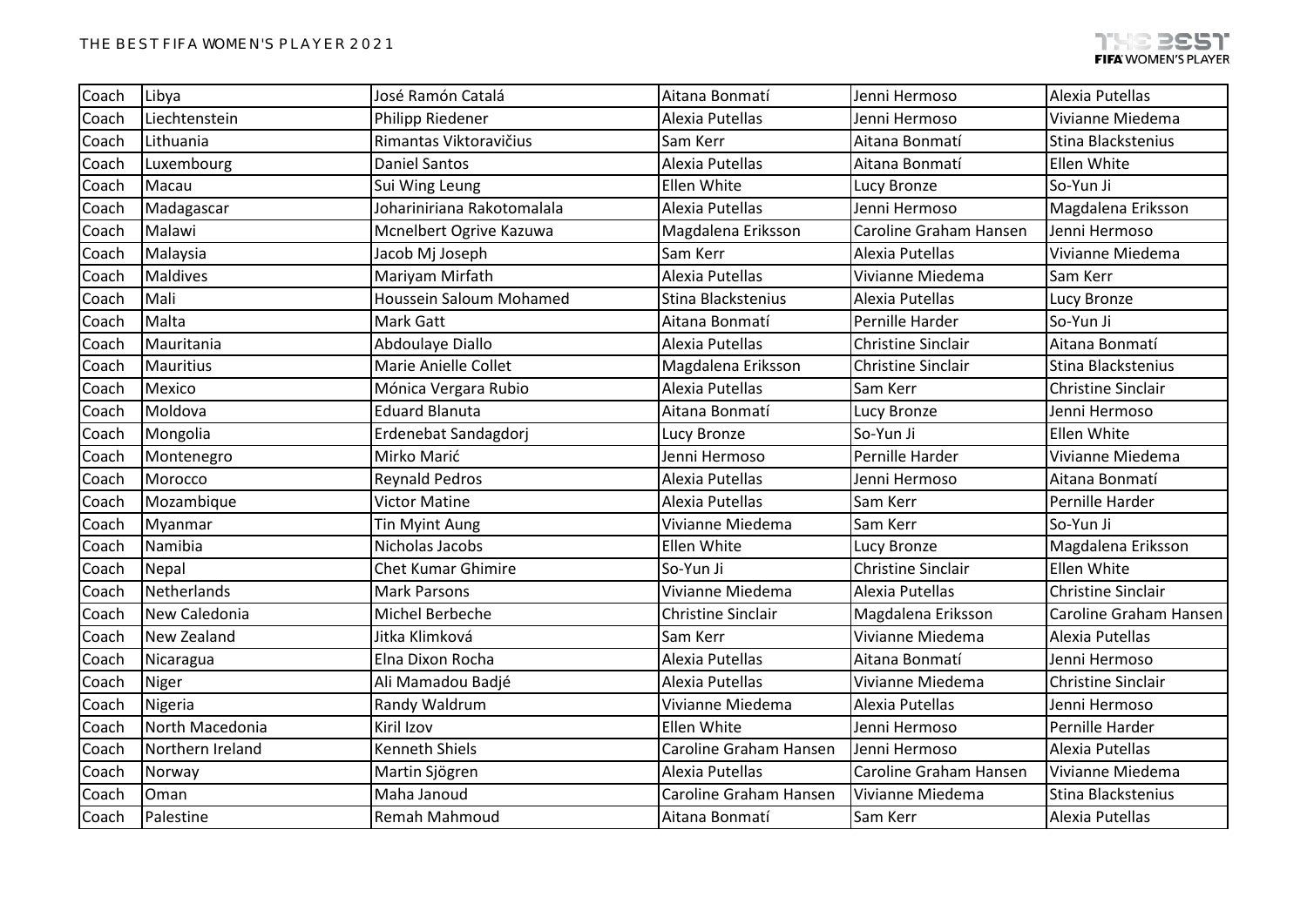| Coach                                                               | Panama                        | Ignacio Quintana Toledo                               | Alexia Putellas           | Pernille Harder           | Jenni Hermoso             |
|---------------------------------------------------------------------|-------------------------------|-------------------------------------------------------|---------------------------|---------------------------|---------------------------|
| Coach                                                               | Papua New Guinea              | Nicola Demaine                                        | Lucy Bronze               | Ellen White               | Vivianne Miedema          |
| Coach                                                               | Paraguay                      | Epifania Benítez Ramírez                              | Alexia Putellas           | Jenni Hermoso             | <b>Christine Sinclair</b> |
| Coach                                                               | Peru                          | <b>Conrad Flores</b>                                  | Jenni Hermoso             | Magdalena Eriksson        | Vivianne Miedema          |
| Coach                                                               | Philippines                   | Alen Stajčić                                          | Vivianne Miedema          | Alexia Putellas           | Pernille Harder           |
| Coach                                                               | Poland                        | Nina Patalon                                          | Alexia Putellas           | Aitana Bonmatí            | Vivianne Miedema          |
| Coach                                                               | Portugal                      | Francisco Miguel Conceição Roque Neto Alexia Putellas |                           | Jenni Hermoso             | Sam Kerr                  |
| Coach                                                               | <b>Puerto Rico</b>            | <b>Nathaniel Gonzalez</b>                             | Stina Blackstenius        | Alexia Putellas           | Vivianne Miedema          |
| Republic of Ireland<br>Coach<br>Romania<br>Coach<br>Russia<br>Coach |                               | Vera Pauw                                             | Magdalena Eriksson        | Vivianne Miedema          | Alexia Putellas           |
|                                                                     |                               | Cristian Dulca                                        | Sam Kerr                  | Vivianne Miedema          | Lucy Bronze               |
| Rwanda<br>Coach<br>Coach<br>Samoa                                   |                               | Yuri Krasnozhan                                       | Jenni Hermoso             | Aitana Bonmatí            | Sam Kerr                  |
|                                                                     |                               | Radjabu Bizumuremyi                                   | Caroline Graham Hansen    | <b>Christine Sinclair</b> | Ellen White               |
|                                                                     |                               | Paul Ifill                                            | Vivianne Miedema          | Lucy Bronze               | <b>Christine Sinclair</b> |
| Coach                                                               | Saudi Arabia                  | Monika Staab                                          | <b>Christine Sinclair</b> | Alexia Putellas           | Aitana Bonmatí            |
| Coach                                                               | Scotland                      | Pedro Martínez Losa                                   | Aitana Bonmatí            | Alexia Putellas           | Jenni Hermoso             |
| Coach                                                               | Senegal                       | Serigne Amar M Niang Cisse                            | Magdalena Eriksson        | Pernille Harder           | Lucy Bronze               |
| Coach                                                               | Serbia                        | Predrag Grozdanović                                   | Jenni Hermoso             | <b>Christine Sinclair</b> | Sam Kerr                  |
| Coach                                                               | Seychelles                    | Angeline Chua                                         | Alexia Putellas           | Pernille Harder           | Vivianne Miedema          |
| Coach                                                               | Sierra Leone                  | Zenit Mansaray                                        | Magdalena Eriksson        | Lucy Bronze               | <b>Ellen White</b>        |
| Coach                                                               | Singapore                     | Heng Seng Stephen Ng                                  | Ellen White               | Magdalena Eriksson        | Stina Blackstenius        |
| Coach                                                               | Slovakia                      | Peter Kopun                                           | Jenni Hermoso             | Sam Kerr                  | So-Yun Ji                 |
| Coach                                                               | Slovenia                      | <b>Borut Jarc</b>                                     | Pernille Harder           | Stina Blackstenius        | Magdalena Eriksson        |
| Coach                                                               | Solomon Islands               | Batram Suri                                           | Alexia Putellas           | Aitana Bonmatí            | Jenni Hermoso             |
| Coach                                                               | South Africa                  | <b>Desiree Ellis</b>                                  | Alexia Putellas           | Sam Kerr                  | Vivianne Miedema          |
| Coach                                                               | South Sudan                   | Shilene Booysen                                       | Sam Kerr                  | Vivianne Miedema          | Alexia Putellas           |
| Coach                                                               | Spain                         | Jorge Vilda Rodríguez                                 | Alexia Putellas           | Jenni Hermoso             | Aitana Bonmatí            |
| Coach                                                               | Sri Lanka                     | <b>Dudley Lincoln Steinwall</b>                       | Alexia Putellas           | Jenni Hermoso             | Ellen White               |
| Coach                                                               | St Kitts and Nevis            | Earl Jones                                            | Sam Kerr                  | Magdalena Eriksson        | Ellen White               |
| Coach                                                               | St Vincent and the Grenadines | <b>Cornelius Huggins</b>                              | Stina Blackstenius        | Alexia Putellas           | Magdalena Eriksson        |
| Coach                                                               | Sudan                         | Farouk Gabra                                          | Aitana Bonmatí            | Caroline Graham Hansen    | Jenni Hermoso             |
| Coach                                                               | Suriname                      | <b>Hesron Jeroe</b>                                   | Vivianne Miedema          | Lucy Bronze               | Caroline Graham Hansen    |
| Coach                                                               | Sweden                        | Peter Gerhardsson                                     | Alexia Putellas           | Vivianne Miedema          | Sam Kerr                  |
| Coach                                                               | Switzerland                   | Nils Nielsen                                          | Vivianne Miedema          | Stina Blackstenius        | Pernille Harder           |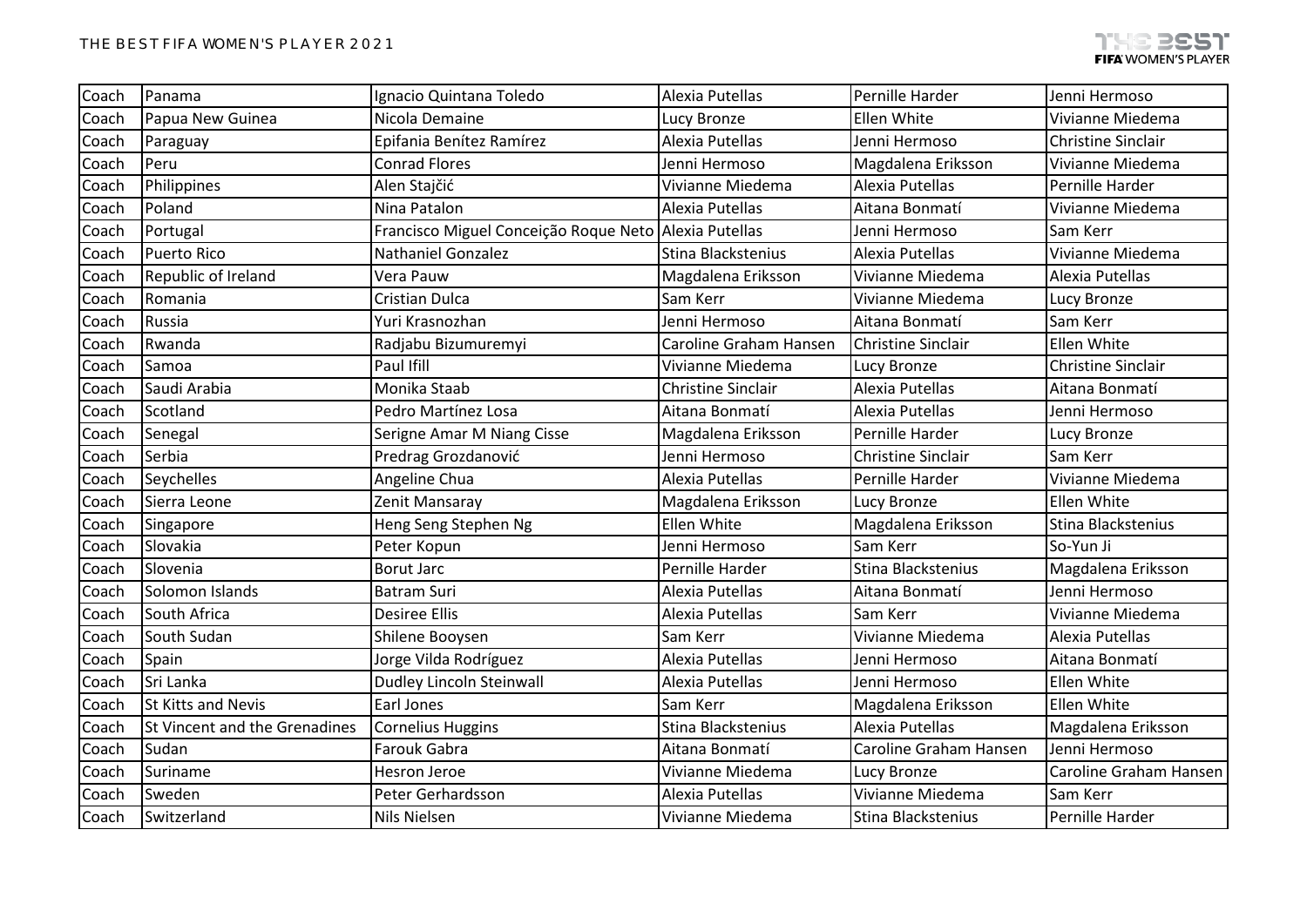| Coach | Tahiti                          | Stéphanie Spielmann       | Jenni Hermoso             | Caroline Graham Hansen | Magdalena Eriksson        |
|-------|---------------------------------|---------------------------|---------------------------|------------------------|---------------------------|
|       |                                 |                           |                           |                        |                           |
| Coach | Tajikistan                      | <b>Yusuf Rabiev</b>       | Stina Blackstenius        | Magdalena Eriksson     | Lucy Bronze               |
| Coach | Tanzania                        | <b>Bakari Shime</b>       | Sam Kerr                  | Magdalena Eriksson     | Lucy Bronze               |
| Coach | Thailand                        | Miyo Okamoto              | Sam Kerr                  | Magdalena Eriksson     | Ellen White               |
| Coach | Timor-Leste                     | Minyoung Lee              | So-Yun Ji                 | Lucy Bronze            | Aitana Bonmatí            |
| Coach | Togo                            | Kaï Tomety                | Ellen White               | Caroline Graham Hansen | Sam Kerr                  |
| Coach | Tonga                           | Connie Selby              | <b>Christine Sinclair</b> | Ellen White            | So-Yun Ji                 |
| Coach | <b>Trinidad and Tobago</b>      | Kenwyne Jones             | Sam Kerr                  | Lucy Bronze            | Vivianne Miedema          |
| Coach | Tunisia                         | Landolsi Samir            | Caroline Graham Hansen    | Stina Blackstenius     | Jenni Hermoso             |
| Coach | Turkey                          | Necla Güngör Kiragasi     | Alexia Putellas           | Jenni Hermoso          | Caroline Graham Hansen    |
| Coach | Turkmenistan                    | Kamil Mingazov            | Pernille Harder           | Lucy Bronze            | So-Yun Ji                 |
| Coach | <b>Turks and Caicos Islands</b> | Yunelsis Rodríguez Báez   | <b>Christine Sinclair</b> | Jenni Hermoso          | Magdalena Eriksson        |
| Coach | Uganda                          | Faridah Bulega            | Stina Blackstenius        | Aitana Bonmatí         | Lucy Bronze               |
| Coach | Ukraine                         | Lluís Cortés Cava         | Alexia Putellas           | Caroline Graham Hansen | Jenni Hermoso             |
| Coach | <b>United Arab Emirates</b>     | Houriya Al Taheri         | <b>Christine Sinclair</b> | Sam Kerr               | Jenni Hermoso             |
| Coach | Uruguay                         | Graciela Barboza          | Alexia Putellas           | Lucy Bronze            | Stina Blackstenius        |
| Coach | <b>US Virgin Islands</b>        | Jorge Zavala              | Lucy Bronze               | Sam Kerr               | <b>Christine Sinclair</b> |
| Coach | <b>USA</b>                      | Vlatko Andonovski         | Sam Kerr                  | Vivianne Miedema       | Alexia Putellas           |
| Coach | Uzbekistan                      | <b>Bakhrom Norsafarov</b> | Stina Blackstenius        | Alexia Putellas        | <b>Ellen White</b>        |
| Coach | Vanuatu                         | Robert Yalou              | Vivianne Miedema          | Pernille Harder        | Lucy Bronze               |
| Coach | Venezuela                       | Pamela Conti              | Alexia Putellas           | Ellen White            | Jenni Hermoso             |
| Coach | Vietnam                         | Chung Mai Duc             | Pernille Harder           | So-Yun Ji              | <b>Christine Sinclair</b> |
| Coach | Wales                           | Gemma Grainger            | Pernille Harder           | Magdalena Eriksson     | Jenni Hermoso             |
| Coach | Zambia                          | <b>Bruce Mwape</b>        | Caroline Graham Hansen    | Magdalena Eriksson     | Lucy Bronze               |
| Coach | Zimbabwe                        | Sithethelelwe Sibanda     | Vivianne Miedema          | Sam Kerr               | So-Yun Ji                 |
| Media | Afghanistan                     | Sayer Zaland              | Stina Blackstenius        | Aitana Bonmatí         | Lucy Bronze               |
| Media | Albania                         | Pano Xhixho               | Alexia Putellas           | Aitana Bonmatí         | Caroline Graham Hansen    |
| Media | Algeria                         | Abdelaziz Bouyakoub       | Magdalena Eriksson        | Jenni Hermoso          | Aitana Bonmatí            |
| Media | Andorra                         | Joel Romero Tomé          | Alexia Putellas           | Aitana Bonmatí         | Magdalena Eriksson        |
| Media | Angola                          | Geraldo Quiala            | Stina Blackstenius        | Jenni Hermoso          | <b>Christine Sinclair</b> |
| Media | Antigua and Barbuda             | Astel Joseph              | Vivianne Miedema          | Aitana Bonmatí         | Christine Sinclair        |
| Media | Argentina                       | Romina Sacher             | <b>Christine Sinclair</b> | Magdalena Eriksson     | Caroline Graham Hansen    |
| Media | Armenia                         | Arman Abelyan             | Alexia Putellas           | Sam Kerr               | Vivianne Miedema          |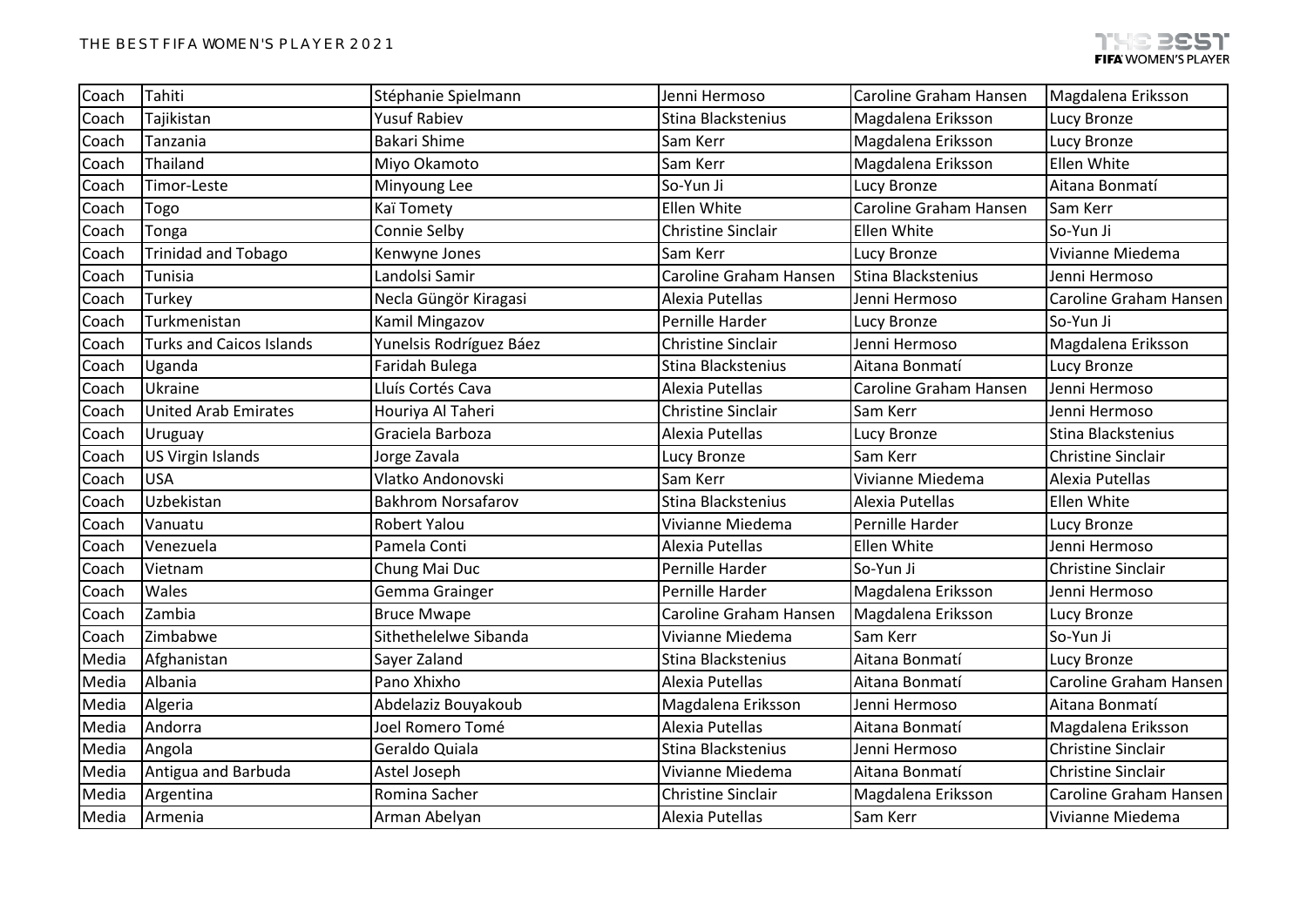| Media | Aruba                    | Andrew Vrolijk                | Jenni Hermoso             | Caroline Graham Hansen    | Vivianne Miedema              |
|-------|--------------------------|-------------------------------|---------------------------|---------------------------|-------------------------------|
| Media | Australia                | Samantha Lewis                | Sam Kerr                  | Alexia Putellas           | Vivianne Miedema              |
| Media | Austria                  | Stefan Grüneis                | Alexia Putellas           | Jenni Hermoso             | Vivianne Miedema              |
| Media | Azerbaijan               | Rasim Movsumzadeh             | Alexia Putellas           | Sam Kerr                  | <b>Christine Sinclair</b>     |
| Media | <b>Bahamas</b>           | Simba French                  | Aitana Bonmatí            | Lucy Bronze               | Jenni Hermoso                 |
| Media | <b>Bahrain</b>           | Abdulla Ashoor                | <b>Christine Sinclair</b> | Sam Kerr                  | Alexia Putellas               |
| Media | Bangladesh               | Rahman Mujibur                | Jenni Hermoso             | Caroline Graham Hansen    | <b>Christine Sinclair</b>     |
| Media | <b>Barbados</b>          | Marissa Lindsay               | Sam Kerr                  | Lucy Bronze               | Vivianne Miedema              |
| Media | <b>Belarus</b>           | Sergey Nikolaev               | Caroline Graham Hansen    | Jenni Hermoso             | Sam Kerr                      |
| Media | Belgium                  | Maryan Mahieu                 | Alexia Putellas           | <b>Christine Sinclair</b> | Jenni Hermoso                 |
| Media | <b>Belize</b>            | Rubén Morales                 | Alexia Putellas           | Sam Kerr                  | Lucy Bronze                   |
| Media | Benin                    | Félix Pépéripé Sohoundé       | Alexia Putellas           | Aitana Bonmatí            | <b>Christine Sinclair</b>     |
| Media | Bermuda                  | Earl Basden                   | Lucy Bronze               | Magdalena Eriksson        | So-Yun Ji                     |
| Media | <b>Bhutan</b>            | Namgay Zam                    | Christine Sinclair        | So-Yun Ji                 | Sam Kerr                      |
| Media | <b>Bolivia</b>           | Zdenscka Bacarreza Pinilla    | <b>Christine Sinclair</b> | Sam Kerr                  | Lucy Bronze                   |
| Media | Bosnia and Herzegovina   | Medina Šehić                  | <b>Christine Sinclair</b> | Stina Blackstenius        | Vivianne Miedema              |
| Media | Botswana                 | Duncan Kgangkenna             | Sam Kerr                  | Lucy Bronze               | Ellen White                   |
| Media | <b>Brazil</b>            | Tatiana Furtado Cavalcanti    | Alexia Putellas           | Jenni Hermoso             | <b>Christine Sinclair</b>     |
| Media | <b>Bulgaria</b>          | Nayden Todorov                | Alexia Putellas           | Jenni Hermoso             | Vivianne Miedema              |
| Media | <b>Burkina Faso</b>      | Siriki Drame                  | Magdalena Eriksson        | Lucy Bronze               | Alexia Putellas               |
| Media | Burundi                  | Liliane Nshimirimana          | Stina Blackstenius        | Vivianne Miedema          | Ellen White                   |
| Media | Cambodia                 | Chamroeun Ung                 | <b>Christine Sinclair</b> | Aitana Bonmatí            | <b>Caroline Graham Hansen</b> |
| Media | Cameroon                 | Angu Lesley Akonwi            | Jenni Hermoso             | Sam Kerr                  | <b>Christine Sinclair</b>     |
| Media | Canada                   | <b>Neil Davidson</b>          | <b>Christine Sinclair</b> | Alexia Putellas           | Sam Kerr                      |
| Media | Cayman Islands           | <b>Ben Meade</b>              | Alexia Putellas           | Jenni Hermoso             | Vivianne Miedema              |
| Media | Central African Republic | Bienvenu Elie Gbelo           | Sam Kerr                  | So-Yun Ji                 | Pernille Harder               |
| Media | Chad                     | Salahadine Mahamat Sabour     | Magdalena Eriksson        | Vivianne Miedema          | Lucy Bronze                   |
| Media | Chile                    | Grace Lazcano                 | Pernille Harder           | Alexia Putellas           | <b>Christine Sinclair</b>     |
| Media | China PR                 | Ran An                        | Vivianne Miedema          | Alexia Putellas           | Magdalena Eriksson            |
| Media | Chinese Taipei           | Chihwei Hung                  | Christine Sinclair        | Pernille Harder           | Jenni Hermoso                 |
| Media | Colombia                 | José Orlando Ascencio Wilches | Alexia Putellas           | Sam Kerr                  | Jenni Hermoso                 |
| Media | Congo                    | Paule Maureen Ngassaye Dimi   | Alexia Putellas           | <b>Christine Sinclair</b> | Vivianne Miedema              |
| Media | Congo DR                 | Michel Tobo                   | Alexia Putellas           | Aitana Bonmatí            | Christine Sinclair            |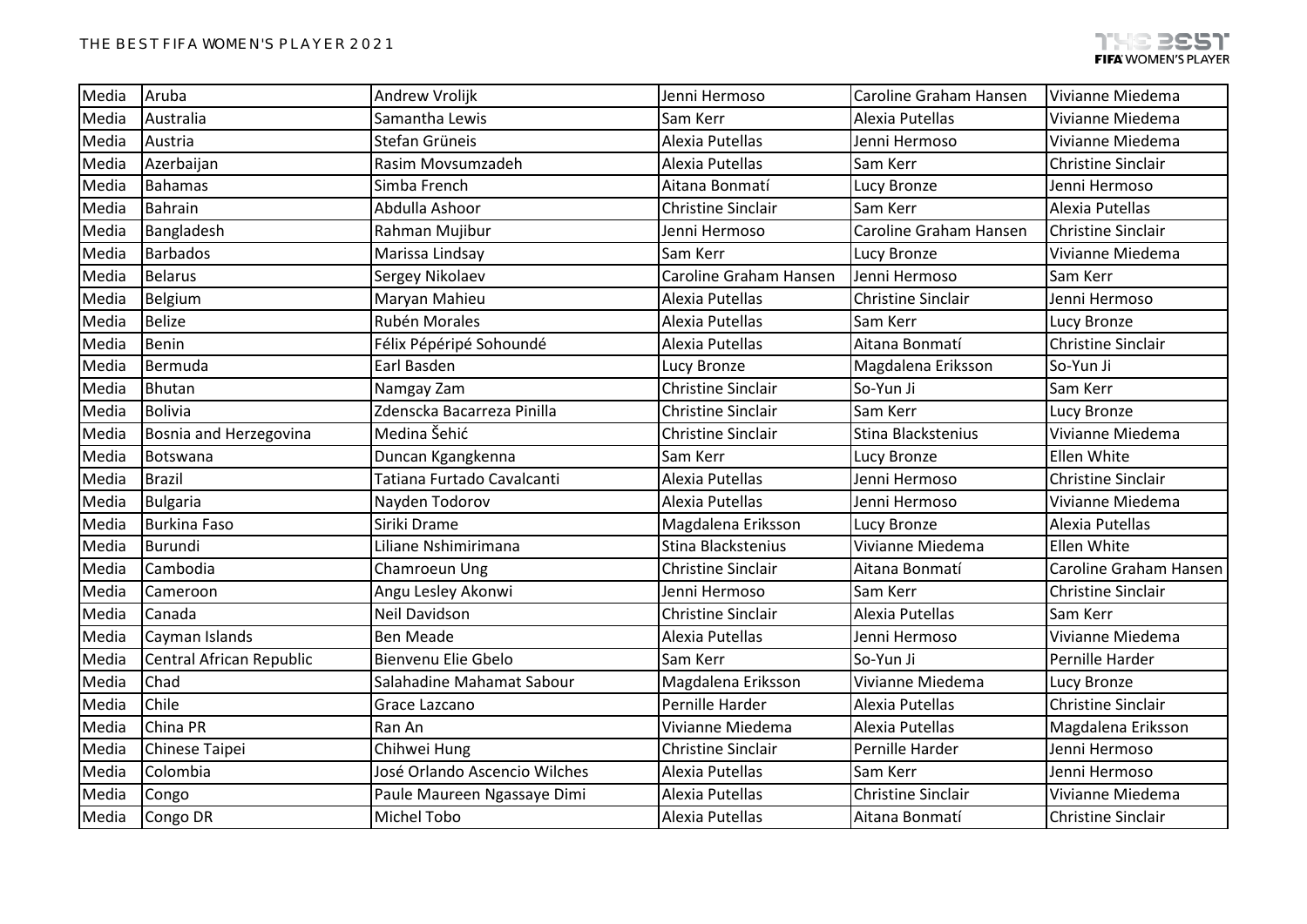| Media | Costa Rica               | Dinia Vargas                | Alexia Putellas           | Jenni Hermoso             | Vivianne Miedema          |
|-------|--------------------------|-----------------------------|---------------------------|---------------------------|---------------------------|
| Media | Côte d'Ivoire            | Akissi Sabine Kouakou       | Alexia Putellas           | <b>Christine Sinclair</b> | So-Yun Ji                 |
| Media | Croatia                  | Robert Matteoni             | Aitana Bonmatí            | Caroline Graham Hansen    | Pernille Harder           |
| Media | Cuba                     | Yasiel Cancio Vilar         | Alexia Putellas           | Jenni Hermoso             | Sam Kerr                  |
| Media | Curaçao                  | Carl Ruiter                 | Aitana Bonmatí            | Jenni Hermoso             | Vivianne Miedema          |
| Media | Cyprus                   | Savvas Neocleous            | Alexia Putellas           | Vivianne Miedema          | Sam Kerr                  |
| Media | Czech Republic           | Jan Palička                 | Vivianne Miedema          | Jenni Hermoso             | Ellen White               |
| Media | Denmark                  | <b>Andreas Henrik Kraul</b> | Alexia Putellas           | Caroline Graham Hansen    | Vivianne Miedema          |
| Media | Djibouti                 | <b>Omar Nasser</b>          | Alexia Putellas           | Magdalena Eriksson        | Ellen White               |
| Media | Ecuador                  | Joselo Sánchez              | Alexia Putellas           | Lucy Bronze               | Sam Kerr                  |
| Media | Egypt                    | <b>Elhadidy Waleed</b>      | Alexia Putellas           | Jenni Hermoso             | Vivianne Miedema          |
| Media | El Salvador              | <b>Gustavo Flores</b>       | Christine Sinclair        | Aitana Bonmatí            | Jenni Hermoso             |
| Media | England                  | Suzanne Wrack               | Alexia Putellas           | Vivianne Miedema          | Sam Kerr                  |
| Media | <b>Equatorial Guinea</b> | <b>Fabien Essiane</b>       | Ellen White               | Lucy Bronze               | Magdalena Eriksson        |
| Media | Estonia                  | Aet Suvari                  | Jenni Hermoso             | Aitana Bonmatí            | Magdalena Eriksson        |
| Media | Ethiopia                 | Yishak Belay Berehe         | Sam Kerr                  | Lucy Bronze               | Pernille Harder           |
| Media | Faroe Islands            | Símun Christian Olsen       | Alexia Putellas           | Aitana Bonmatí            | Ellen White               |
| Media | Fiji                     | Indra Singh                 | Sam Kerr                  | Ellen White               | Magdalena Eriksson        |
| Media | Finland                  | Ville Väänänen              | Alexia Putellas           | Sam Kerr                  | Jenni Hermoso             |
| Media | France                   | Nathan Gourdol              | Alexia Putellas           | Magdalena Eriksson        | Jenni Hermoso             |
| Media | Gabon                    | Jean Blaise Mengue Menna    | Ellen White               | Stina Blackstenius        | Caroline Graham Hansen    |
| Media | Gambia                   | Abdoulie Bah                | Alexia Putellas           | Sam Kerr                  | Jenni Hermoso             |
| Media | Georgia                  | Zurab Potskhveria           | Caroline Graham Hansen    | Pernille Harder           | So-Yun Ji                 |
| Media | Germany                  | <b>Gunnar Meggers</b>       | Alexia Putellas           | Vivianne Miedema          | Caroline Graham Hansen    |
| Media | Ghana                    | Aristo Dotse                | Jenni Hermoso             | Caroline Graham Hansen    | Aitana Bonmatí            |
| Media | Gibraltar                | Stephen Ignacio             | Jenni Hermoso             | Stina Blackstenius        | <b>Christine Sinclair</b> |
| Media | Greece                   | Nikolaos Kotsis             | Jenni Hermoso             | Alexia Putellas           | Lucy Bronze               |
| Media | Grenada                  | Michael Bascombe            | <b>Christine Sinclair</b> | Alexia Putellas           | Vivianne Miedema          |
| Media | Guatemala                | <b>Byron Mendoz</b>         | Alexia Putellas           | <b>Christine Sinclair</b> | Jenni Hermoso             |
| Media | Guinea                   | Alpha Mady Touré            | Lucy Bronze               | So-Yun Ji                 | Stina Blackstenius        |
| Media | Guinea-Bissau            | Sene Camará                 | Ellen White               | Alexia Putellas           | Vivianne Miedema          |
| Media | Guyana                   | Rawle Toney                 | <b>Christine Sinclair</b> | Stina Blackstenius        | Lucy Bronze               |
| Media | Haiti                    | Lutherson Léon              | Alexia Putellas           | Jenni Hermoso             | Vivianne Miedema          |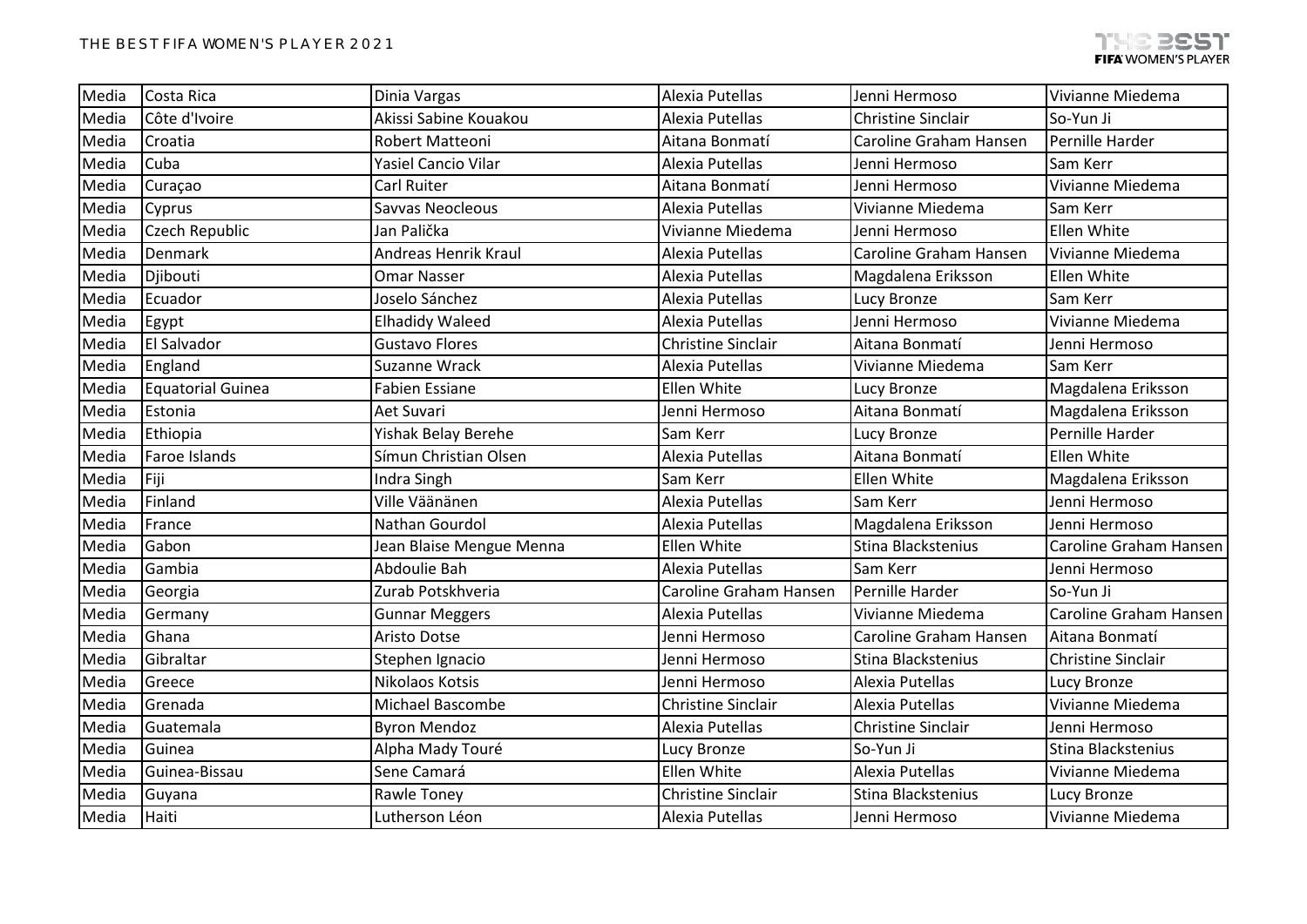| Media | Honduras        | Luis Fuentes                | Jenni Hermoso             | Caroline Graham Hansen    | Aitana Bonmatí            |
|-------|-----------------|-----------------------------|---------------------------|---------------------------|---------------------------|
| Media | Hong Kong       | Kin Wa Chan                 | Vivianne Miedema          | <b>Christine Sinclair</b> | So-Yun Ji                 |
| Media | Hungary         | <b>Tibor Pietsch</b>        | Alexia Putellas           | Stina Blackstenius        | Lucy Bronze               |
| Media | Iceland         | Vidir Sigurdsson            | Alexia Putellas           | Vivianne Miedema          | Jenni Hermoso             |
| Media | India           | Marcus Mergulhao            | Alexia Putellas           | <b>Christine Sinclair</b> | Vivianne Miedema          |
| Media | IR Iran         | Saj Omidi                   | Sam Kerr                  | <b>Christine Sinclair</b> | Alexia Putellas           |
| Media | Iraq            | Arshed Sabah Alsaedi        | Alexia Putellas           | Vivianne Miedema          | Stina Blackstenius        |
| Media | Israel          | Oshrat Eni                  | Alexia Putellas           | Vivianne Miedema          | <b>Christine Sinclair</b> |
| Media | Italy           | Martina Angelini            | Alexia Putellas           | Jenni Hermoso             | Pernille Harder           |
| Media | Jamaica         | Sherdon Cowan               | <b>Christine Sinclair</b> | Sam Kerr                  | Jenni Hermoso             |
| Media | Japan           | Yoshinori Ebashi            | Sam Kerr                  | Caroline Graham Hansen    | So-Yun Ji                 |
| Media | Jordan          | Sameeha Majdalawieh         | Sam Kerr                  | Magdalena Eriksson        | Jenni Hermoso             |
| Media | Kazakhstan      | Geniy Tulegenov             | Alexia Putellas           | Aitana Bonmatí            | So-Yun Ji                 |
| Media | Kenya           | Robin Toskin                | <b>Christine Sinclair</b> | Stina Blackstenius        | Jenni Hermoso             |
| Media | Kosovo          | Arben Berisha               | Jenni Hermoso             | Magdalena Eriksson        | Aitana Bonmatí            |
| Media | Kuwait          | Abdulaziz Jassem            | Alexia Putellas           | Magdalena Eriksson        | <b>Christine Sinclair</b> |
| Media | Kyrgyz Republic | <b>Bakyt Shukuraliev</b>    | Alexia Putellas           | Sam Kerr                  | Vivianne Miedema          |
| Media | Laos            | <b>Ekasanh Thipphachack</b> | Alexia Putellas           | Vivianne Miedema          | Jenni Hermoso             |
| Media | Latvia          | Ilvars Koscinkevičs         | Alexia Putellas           | Sam Kerr                  | Magdalena Eriksson        |
| Media | Lebanon         | Mike Chalhoub               | Aitana Bonmatí            | Stina Blackstenius        | Alexia Putellas           |
| Media | Lesotho         | Tlalane Luciah Phahla       | Alexia Putellas           | Lucy Bronze               | Jenni Hermoso             |
| Media | Liberia         | Naneka Hoffman              | <b>Christine Sinclair</b> | Sam Kerr                  | Lucy Bronze               |
| Media | Libya           | Haithem Elamari             | Aitana Bonmatí            | Lucy Bronze               | Ellen White               |
| Media | Liechtenstein   | <b>Ernst Hasler</b>         | Alexia Putellas           | Stina Blackstenius        | Sam Kerr                  |
| Media | Lithuania       | Mindaugas Augustis          | Alexia Putellas           | Jenni Hermoso             | Vivianne Miedema          |
| Media | Madagascar      | Haja Lucas Rakotondrazaka   | Aitana Bonmatí            | <b>Christine Sinclair</b> | Magdalena Eriksson        |
| Media | Malawi          | Peter Kanjere               | Vivianne Miedema          | Aitana Bonmatí            | Sam Kerr                  |
| Media | <b>Maldives</b> | Shimaaz Ali                 | Sam Kerr                  | Vivianne Miedema          | Lucy Bronze               |
| Media | Mali            | Djènèba Bagayoko            | Jenni Hermoso             | Lucy Bronze               | Caroline Graham Hansen    |
| Media | Malta           | Jesmond Moore               | Lucy Bronze               | Ellen White               | Stina Blackstenius        |
| Media | Mauritius       | Azmaal Hydoo                | Alexia Putellas           | Sam Kerr                  | Jenni Hermoso             |
| Media | Mexico          | Valeria Ramírez Marín       | Pernille Harder           | So-Yun Ji                 | Ellen White               |
| Media | Mongolia        | Enkhtuvshin Tserensodnom    | Jenni Hermoso             | Aitana Bonmatí            | <b>Christine Sinclair</b> |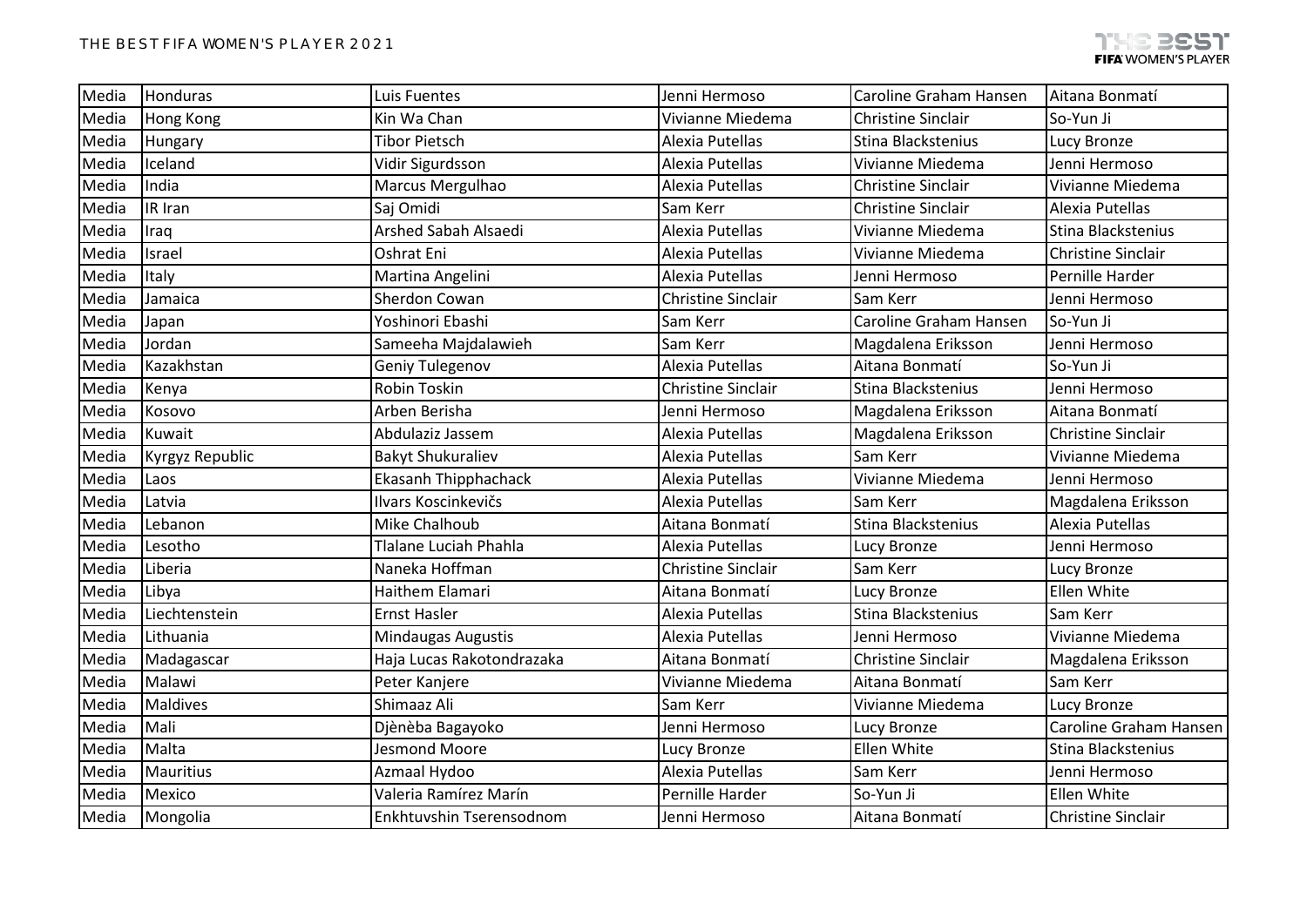| Media | Montenegro          | Davor Kažić                    | Alexia Putellas           | Jenni Hermoso             | Lucy Bronze               |
|-------|---------------------|--------------------------------|---------------------------|---------------------------|---------------------------|
| Media | Montserrat          | <b>Basil Chambers</b>          | Lucy Bronze               | Aitana Bonmatí            | Magdalena Eriksson        |
| Media | Morocco             | Jalal Bouzrara                 | Alexia Putellas           | Sam Kerr                  | Jenni Hermoso             |
| Media | Mozambique          | Narciso Nhacila                | Magdalena Eriksson        | <b>Christine Sinclair</b> | Lucy Bronze               |
| Media | Namibia             | Hesron Ntusi Kapanga           | Vivianne Miedema          | Sam Kerr                  | Jenni Hermoso             |
| Media | Netherlands         | Annemarie Postma               | Alexia Putellas           | Vivianne Miedema          | Jenni Hermoso             |
| Media | New Caledonia       | Martin Charmasson              | Alexia Putellas           | Magdalena Eriksson        | Aitana Bonmatí            |
| Media | New Zealand         | Jeremy Ruane                   | Alexia Putellas           | Sam Kerr                  | Vivianne Miedema          |
| Media | Nicaragua           | Marlon Guillermo Rosales Pérez | Alexia Putellas           | Magdalena Eriksson        | Caroline Graham Hansen    |
| Media | Niger               | Abdel Malik Koudizé            | Alexia Putellas           | Sam Kerr                  | <b>Christine Sinclair</b> |
| Media | Nigeria             | Christian Okpara               | Lucy Bronze               | Aitana Bonmatí            | <b>Christine Sinclair</b> |
| Media | North Macedonia     | Mijalche Durgutov              | Alexia Putellas           | Sam Kerr                  | Aitana Bonmatí            |
| Media | Northern Ireland    | Nicola McCarthy                | <b>Christine Sinclair</b> | Jenni Hermoso             | Sam Kerr                  |
| Media | Norway              | Christina Paulos Syversen      | Alexia Putellas           | Aitana Bonmatí            | Caroline Graham Hansen    |
| Media | Oman                | <b>Ashok Purohit</b>           | Lucy Bronze               | Sam Kerr                  | <b>Christine Sinclair</b> |
| Media | Pakistan            | Alam Zeb Safi                  | Jenni Hermoso             | Alexia Putellas           | Lucy Bronze               |
| Media | Palestine           | Majdi Qasem                    | Jenni Hermoso             | <b>Christine Sinclair</b> | Sam Kerr                  |
| Media | Panama              | David Samudio Garay            | Sam Kerr                  | Lucy Bronze               | <b>Christine Sinclair</b> |
| Media | Papua New Guinea    | Sabrina Galatau                | So-Yun Ji                 | Caroline Graham Hansen    | Alexia Putellas           |
| Media | Paraguay            | Amilcar Noguwra                | Pernille Harder           | Lucy Bronze               | Alexia Putellas           |
| Media | Peru                | Juan Enrique Giles Torrejón    | Alexia Putellas           | Jenni Hermoso             | Sam Kerr                  |
| Media | Poland              | Hanna Urbaniak                 | Alexia Putellas           | Vivianne Miedema          | Caroline Graham Hansen    |
| Media | Portugal            | Inês Braga Sampaio             | Alexia Putellas           | Caroline Graham Hansen    | Sam Kerr                  |
| Media | <b>Puerto Rico</b>  | Esteban Pagan                  | Alexia Putellas           | Jenni Hermoso             | Sam Kerr                  |
| Media | Qatar               | Joanna Gasiorowska             | Pernille Harder           | Lucy Bronze               | Sam Kerr                  |
| Media | Republic of Ireland | Mark McCadden                  | Jenni Hermoso             | <b>Christine Sinclair</b> | Caroline Graham Hansen    |
| Media | Romania             | Theodor Jumatate               | Jenni Hermoso             | Sam Kerr                  | <b>Christine Sinclair</b> |
| Media | Russia              | Ekaterina Grishenkova          | Stina Blackstenius        | Magdalena Eriksson        | Vivianne Miedema          |
| Media | Rwanda              | Clarisse Uwimana               | Sam Kerr                  | Lucy Bronze               | Ellen White               |
| Media | San Marino          | Elia Gorini                    | Alexia Putellas           | Jenni Hermoso             | Aitana Bonmatí            |
| Media | Scotland            | Alan Campbell                  | Alexia Putellas           | Pernille Harder           | Jenni Hermoso             |
| Media | Senegal             | Aya Élisabeth Goli             | Caroline Graham Hansen    | Magdalena Eriksson        | <b>Christine Sinclair</b> |
| Media | Serbia              | Branko Spasojević              | Magdalena Eriksson        | Jenni Hermoso             | Caroline Graham Hansen    |